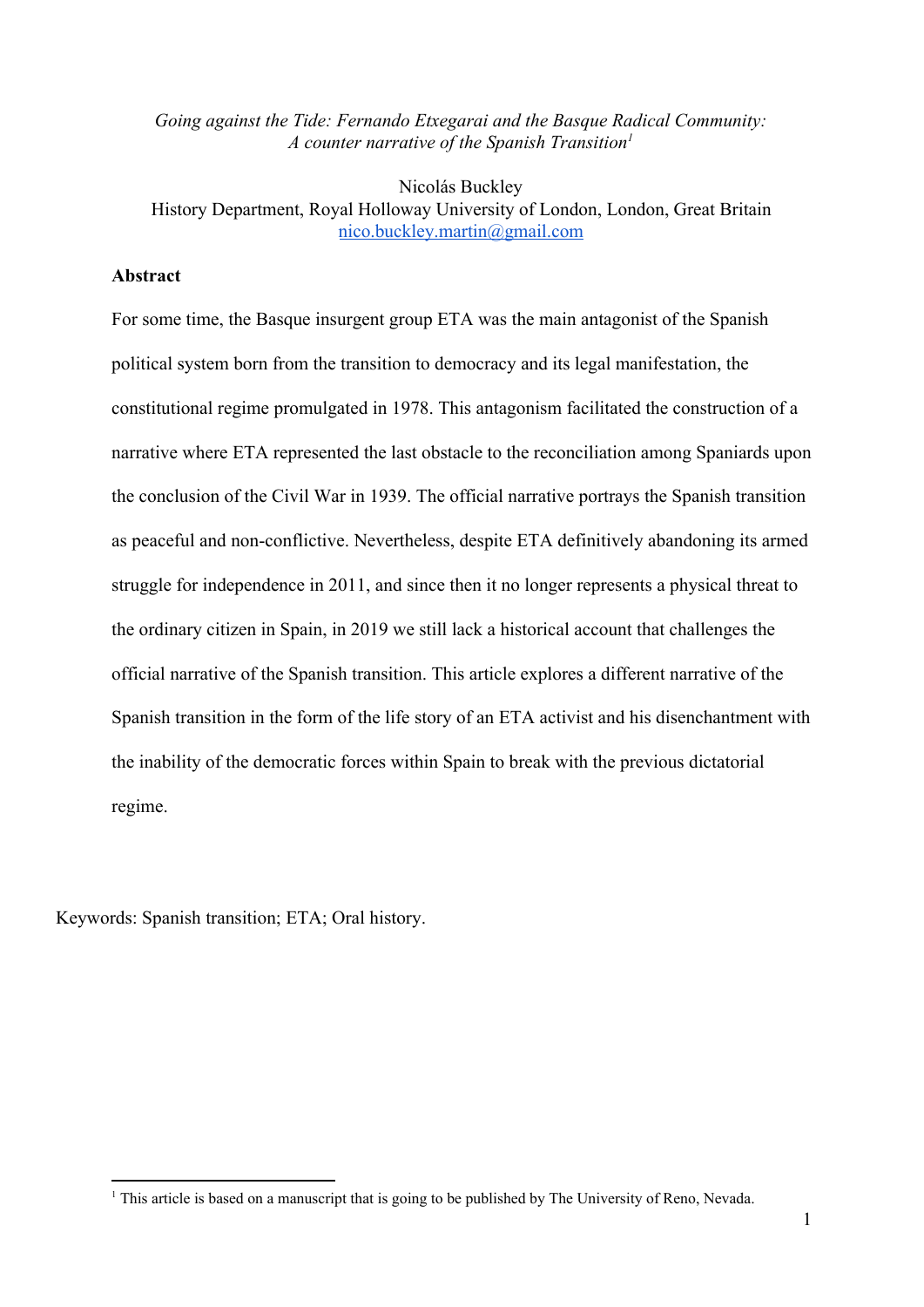## **Introduction**

This article's core is the creation of a counter-narrative of the Spanish transition through an individual life story. This story was one of seven ETA (*Euskadi Ta Askatasuna*, or Freedom for Euzkadi in Basque language) activists' life stories compiled during my doctoral research that sought to explain the lengthy Basque armed conflict from since ETA's beginning in 1959, during the ending years of Franco's dictatorship, until the definitive cease fire declared by the organisation in 2011. This article shows how Fernando Extegarai's story did not form part of the Basque Radical Community at the beginning of the transition; however, as Spain became consolidated as a European democracy in the1980s, Etxegarai decided to join ETA – a totally contrarian move for an ETA activist. Etxegarai's decision to be part of ETA during a democratic period when, for most of the Spaniards, the organization's armed struggle was no longer relevant, reveals a deep disenchantment unexplored by the mainstream historiography. Using social and oral history, I exposed Etxegarai's disenchantment with the Spanish anti-Francoist forces who were in charge of the transition. From social history we will understand how, before the dictator died in 1975, the Spanish society was already immersed in a 'consumer culture', which survived the dictatorship and the transition, into the democratic era. From oral history, we will see Etxegarai's emotional evolution from having hope in the Spanish anti-Francoist political movement of the 1970s, to his rupture with it in the 1980s upon realizing that the Spanish democracy had a lot in common with the dictatorship, thus causing him to join the Basque Radical Community.

More concrete, the purpose of this article is to shed light on the daily life experience of the Basque insurgent group ETA and the rest of the Basque Radical Community within the period commonly known as the 'Spanish transition' to democracy (1975-1982). The

2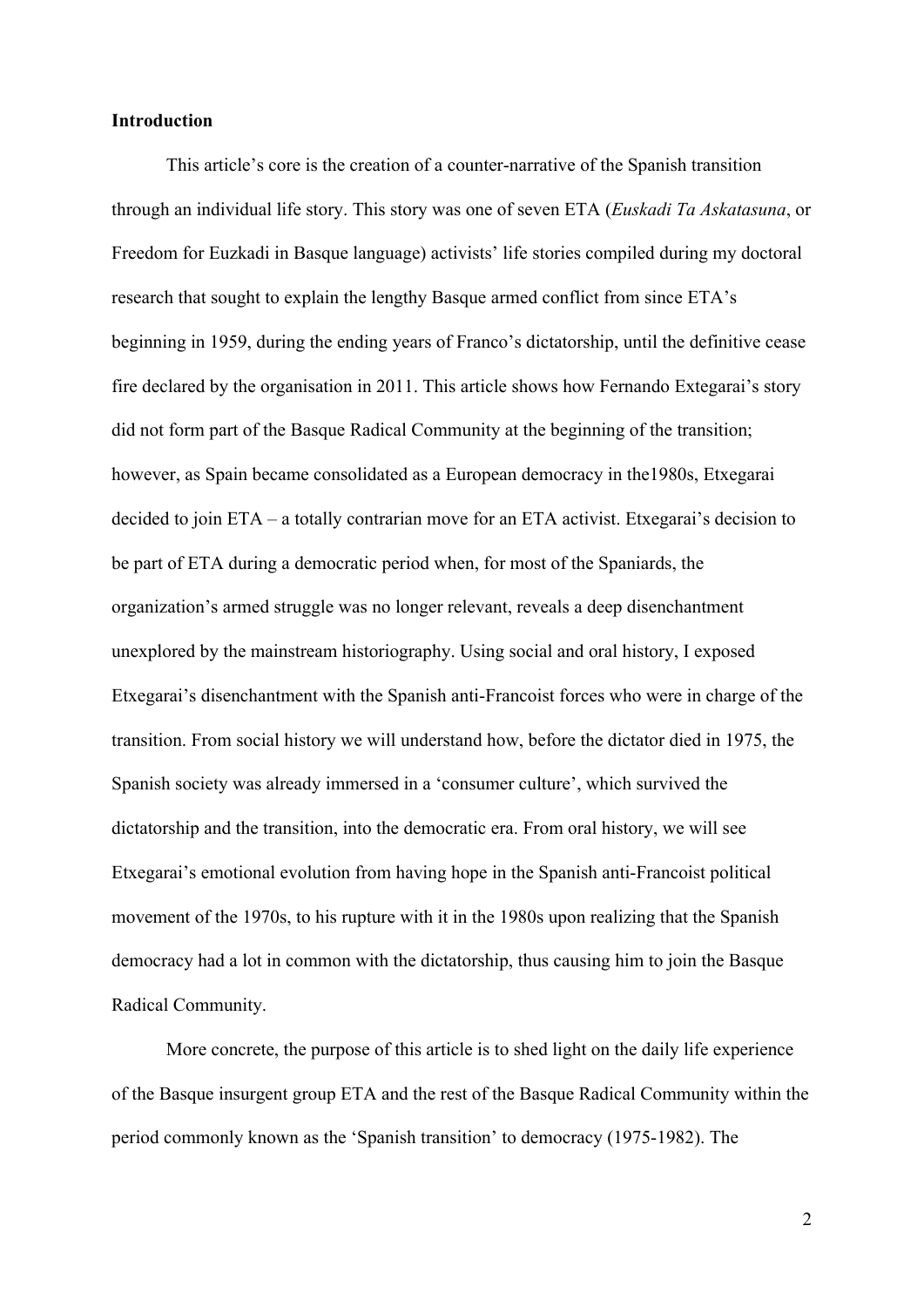dominant academic narrative, in which the Spanish transition to a democratic government served as the necessary base for modernization, did not leave much space to explore other interpretations of how the Franco regime had been successful in shaping a new Spanish identity. In this official narrative, the pact after Franco´s death between the more moderate political forces of his regime and the diverse democratic political movements (including the Spanish Communist Party) made it possible for Spain to start a new democratic period, which ushered in decades of economic prosperity. However, the disciplines of social and cultural history have taught us to question the glorification of any particular nation-building process. This grand narrative of the Spanish transition obscures other smaller stories, necessary from my point of view, in order to construct a broader interpretation of the Spanish transition.

To this end, this paper offers an analysis of the oral life story of the ETA activist Fernando Etxegarai. It provides a counter narrative of these seven crucial years of the Spanish transition and highlights the very real social conflicts that remain unresolved today. It would of course be an error to idealize the life of a person who has been part of an organization engaged in violence and who is considered a terrorist by prominent international organizations. On the other hand, the life of Fernando Etxegarai, and, more specifically, his personal memories of the turbulent years of the transition reflect the real contradictions within Basque society, which, after almost forty years of dictatorship, was unable to build an environment for peace during and after the transition.

The principal source of this paper is the interview conducted with Fernando Extegarai on 17 March 2014. The format of oral history, in which the interviewed is able to narrate his life, provides the opportunity to reach what historians cannot achieve when their sources are no longer alive, which is to incorporate the spontaneous and emotional insights of the subject into our research. Indeed, by incorporating Etxegarai´s radical critique into the argument of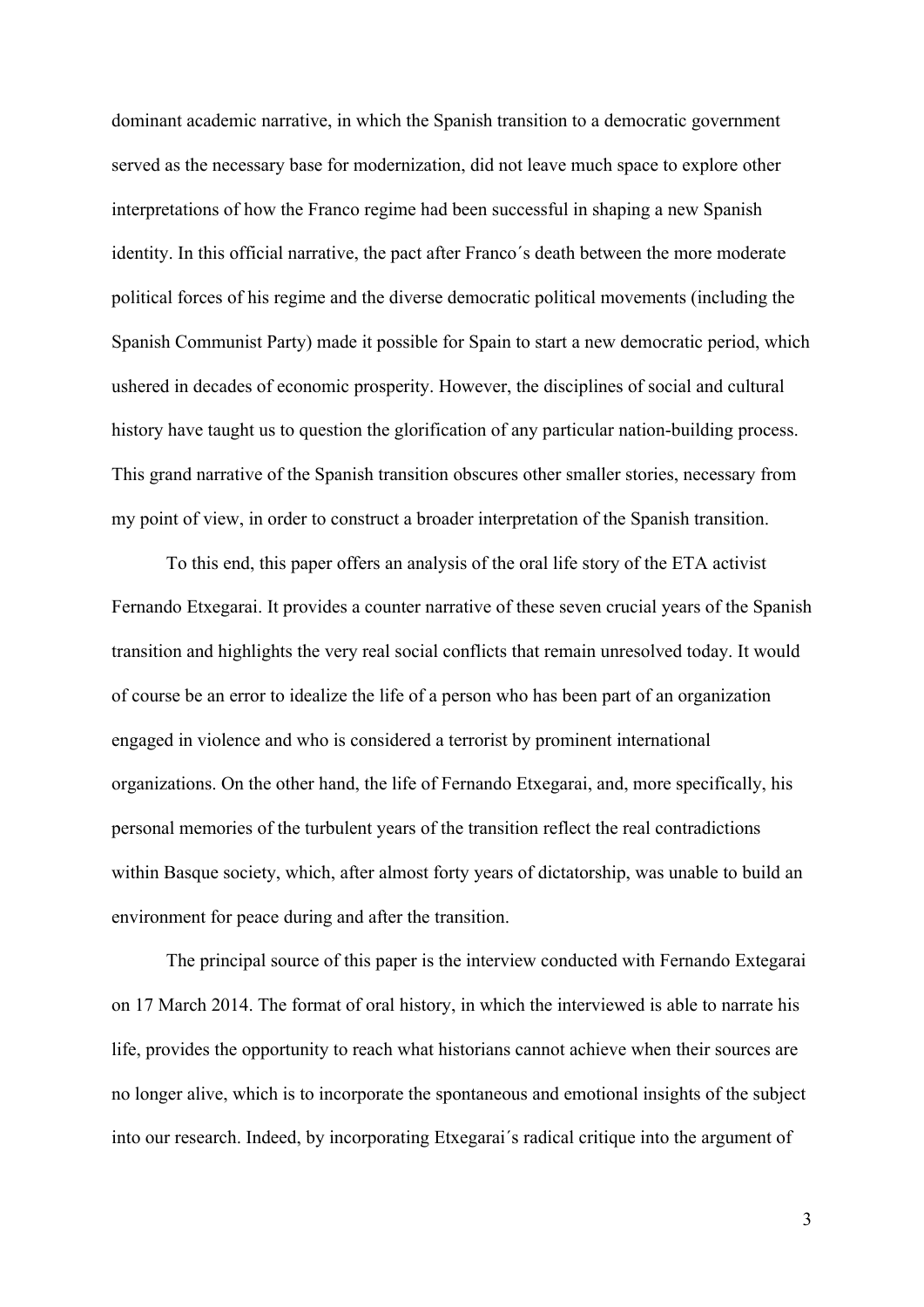this paper, this article takes the risk of overlapping my analysis with his opinion. However, this article deals not only with the ideological hegemony constructed by the Spanish elites during the transition, but also with the personal fears and hopes of the individual Etxegarai. It is indeed this connection between his life and his politics that makes his experience enlightening for a period such as the transition. Overcoming the collective psychological fear experienced within Spain during the 1970s, which included the threat of a return to war, is precisely what led many observers to laud the Spanish transition an 'international prototype'. The efforts of party leaders to contain street protests was subsequently manifested in the image of a non-conflictive Spanish nation built by these same leaders (communist Santiago Carrillo and ex-prime minister Adolfo Suárez among them) who made many sacrifices during the transition.

Notwithstanding the long literature written about ETA and despite recently published books on the Spanish transition that employ a social history approach, the two topics remain, in effect, disconnected. In other words, ETA remains the subject of analysis by experts on terrorism within security studies or by academics in the area of Basque nationalism. However, how can one deny that from the time of its inception until the definitive cease-fire declared by the organization in 2011 that ETA has been part of the daily life and socio-political discourse of most all Spaniards? Why then has ETA been analysed as though it were at the margins of that same society? This is probably due to the same political inertia that fostered the official narrative of the transition, allowing it to go unchallenged for almost forty years, reducing the importance of ETA within this narrative.

In order to explore other narratives of the transition, oral history makes a difference providing the possibility for ETA activists to tell their story. The doctoral thesis written by Carrie Hamilton about women in ETA is the main work on oral history and the Basque

4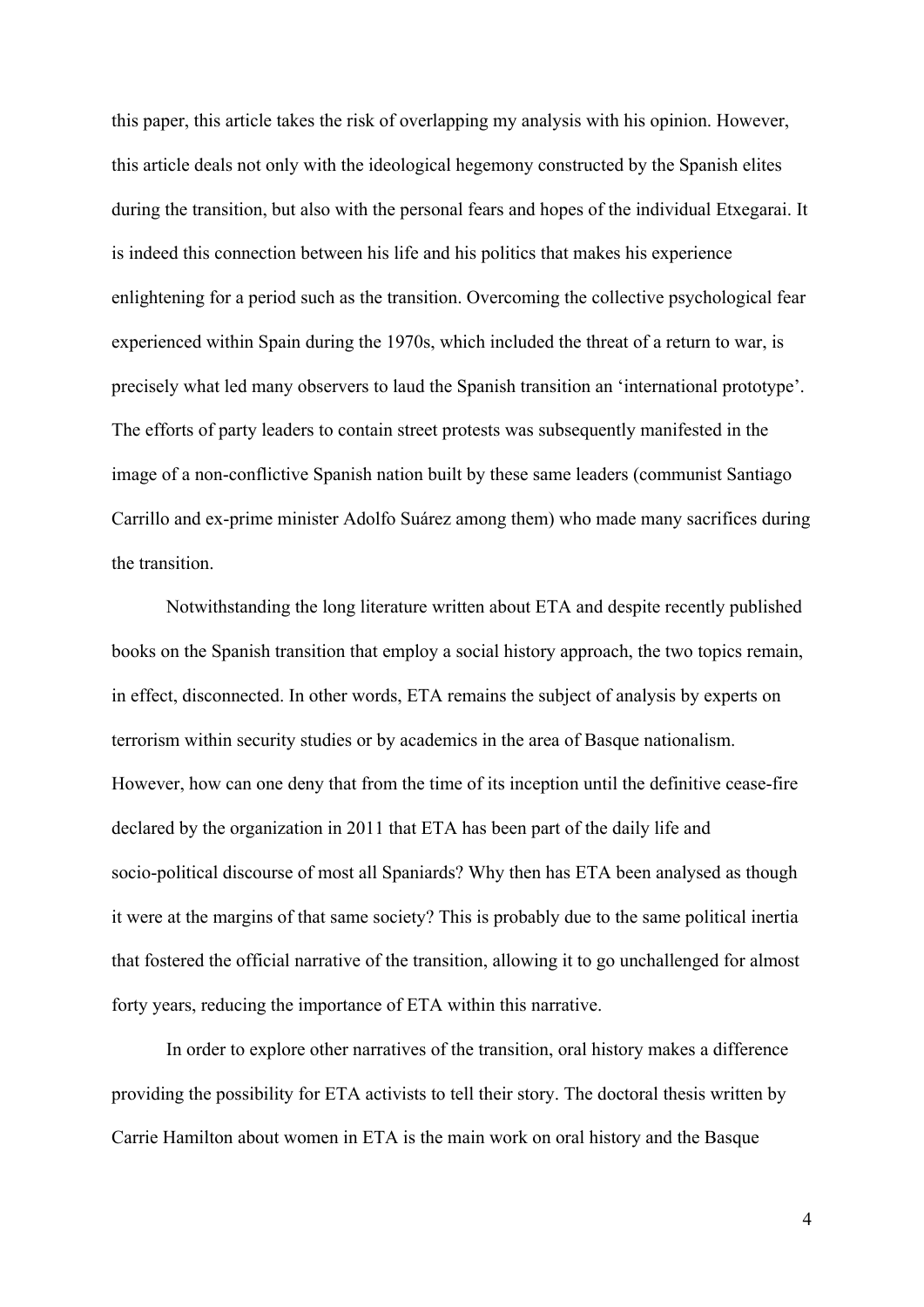Radical Community done until today.<sup>2</sup> The validity of Hamilton's work or the research presented in this article is susceptible to challenge by traditional historians: How can we know that the testimony of the narrator and the transcription of a written interview 'are true'? However, this kind of question is 'tricky'. If we assume that human beings (and indeed historians) have their own ideological motivations in the creation of any documentation, we must then consider all sources used by historians (primary or secondary) to be contaminated from their inception. In other words, I understand and acknowledge that the life story of Fernando Etxegarai presented in this article does not reveal any kind of universal truth. Our portrayal of intense life stories in our research, as oral historians, is a consequence of our previous attentiveness to the subject and how he/she sought to make sense of his/her life during the interview process. In order to complement this oral testimony as a primary source, the work of Hamilton and this present article have explored other primary sources related to the Basque Radical Community (unions, internal ETA documents, etc.), extracted from archives in the Basque Country, particularly the archive of the Convent of the Benedictines, located in the Basque town of Lazkao. This article continues the work of Hamilton and introduces the element of intersubjectivity to provide a new historical account of ETA and the Spanish transition. The outcome of this article is a product of the intersection of the exploration of Fernando Etxegarai's subjectivity (how he looks to his past and tries to make sense of it), and the emotional burdens I bear as a Spanish citizen who has experienced ETA both as a threat to my country and my personal values.

<sup>2</sup> Carrie Hamilton, "The Gender Politics of ETA and Radical Basque Nationalism 1959-1982". PhD thesis, Royal Holloway, University of London, 1999.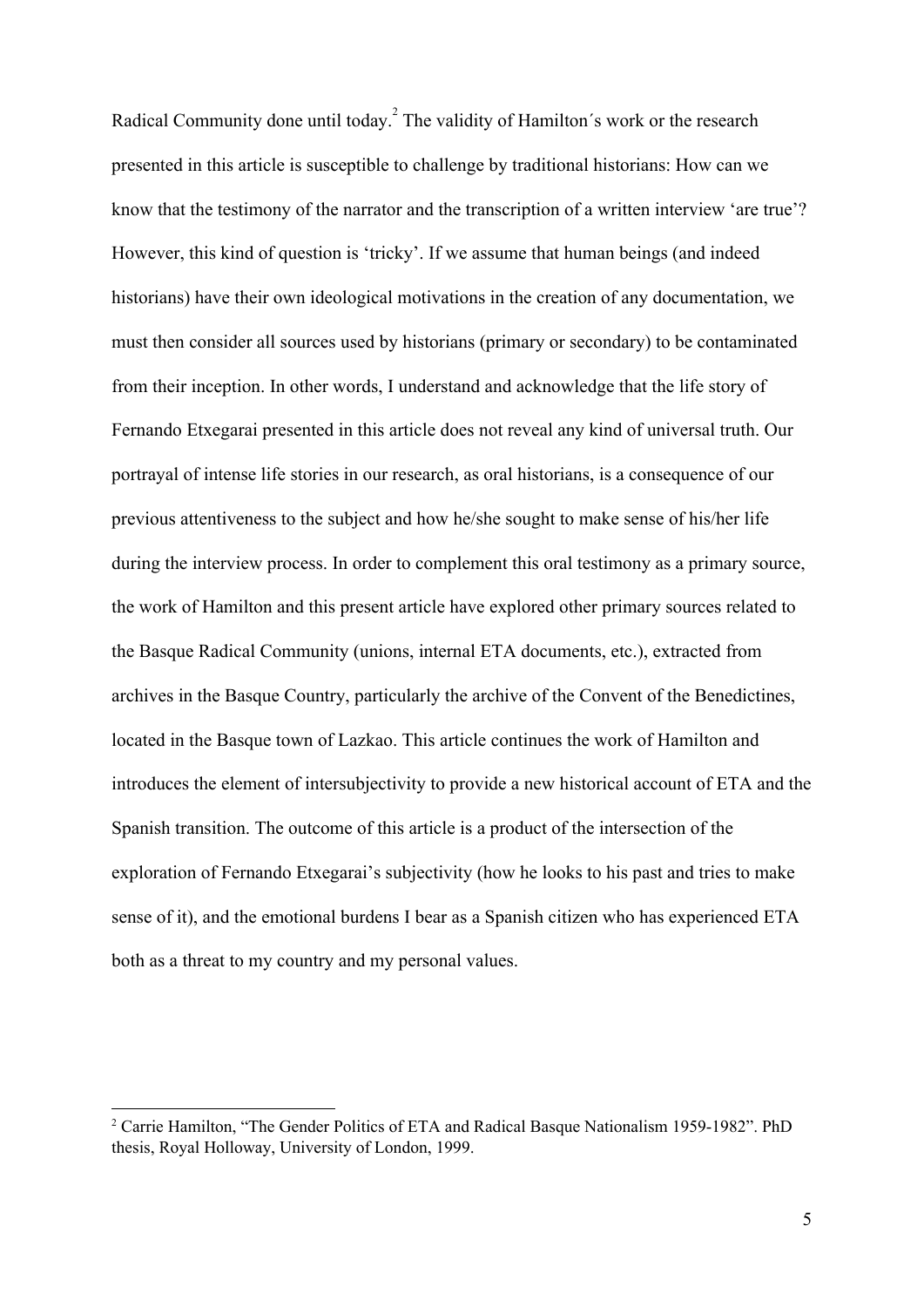At the core of this paper is the thread that connects the Etxegarai's childhood and his family's experience fighting the dictatorship to the 'mature man' who decided to participate in the armed struggle upon democratization. From the 1960s to the 80s and thus a product of the transition, changes in political identity and in the way of understanding political violence shaped the new modern Spanish state. Commonplaces in the historiography of the dictatorship and the transition tell us that the revolutionary rhetoric of working class organizations throughout the 1960s moderated their political speech by the 1980s.<sup>3</sup> These same commonplaces show how the jubilation expressed by a significant part of the Spanish population when ETA assassinated Carrero Blanco in 1973, then the prime minister, turned into the repudiation of political violence by the same population just five years later**. 4** However, my previous research in the archives of the Basque Country exploring internal documents of ETA as well as other organizations of the Basque nationalist left proves the existence of a different dimension of the same reality. ETA represented, at least until the 1980s, the strongest social movement in Spain against the official narrative of the transition above described. Indeed, Fernando Etxegarai's frustrations with the transition were not so different from the ones experienced by activists of the unions or the Spanish Communist Party. His life thus elucidates the political and cultural shock of a generation of political activists who, in a period of fewer than ten years, realized that what they were fighting for during the dictatorship did not form part of their daily life in the nascent Spanish democracy.

<sup>3</sup> Raymond Carr and Juan Pablo Fusi, *Spain: Dictatorship to Democracy*. London*:* George Allen and Unwin*,* 1979.

<sup>4</sup> Raymond Carr. "The Spanish Transition to Democracy in Historical Perspective", in *The Democratic Transition and a New International Role*, ed. Robert P. Clar and Michael H. Haltzel. Cambridge: Ballinger Publishing Company, 1987, 74.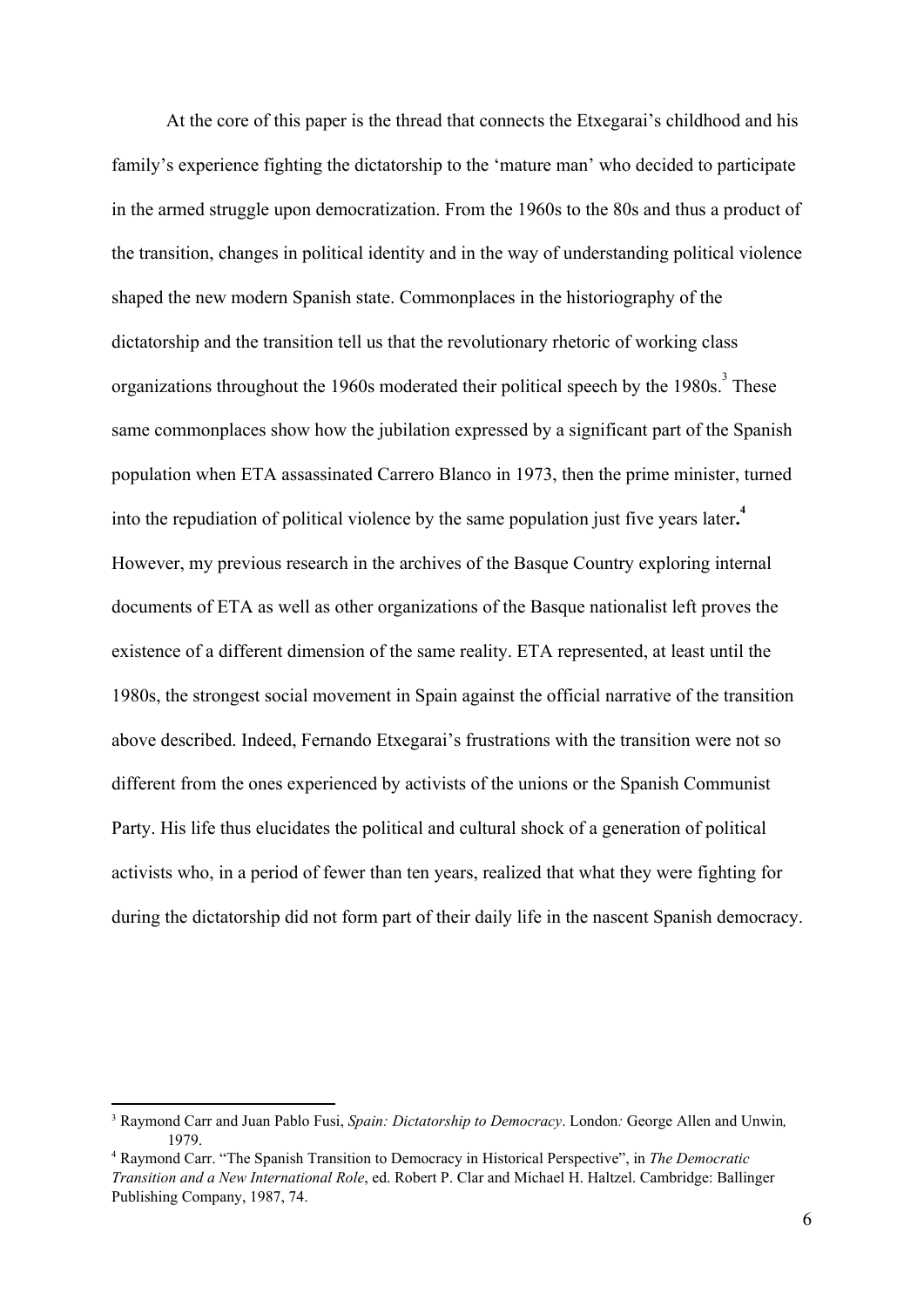#### **Fernando Etxegarai's Cultural Roots**

The Spanish transition, which began with the death of the dictator in 1975, was made possible by a multiplicity of factors, but foremost so by the social and material changes Spanish society experienced during the final fifteen years of the dictatorship.<sup>5</sup> The 'stabilization plans' promoted by the Franco regime to industrialise the country also invigorated new working class social movements. Indeed, taking into account that Spain was an agrarian country during most of the twentieth century, this proletarian culture, living modernity as a challenge to power relations, fostered a common goal of defeating the dictatorship among Spaniards. <sup>6</sup> In 1959, the father of Fernando Etxegarai, an income tax officer, was imprisoned by the police after attending an important political meeting with other members of the democratic forces opposed to Franco (Spanish Socialist Party and the Spanish Communist Party among others).<sup>7</sup> The alleged crime was that he had represented the Basque secular and nationalist political party *Acción Nacionalista Vasca* (ANV) at a meeting in Munich tried, along with the many other pro-democratic forces from Spain, which sought support from European democracies.<sup>8</sup> The arrest was, in the words of Etxegarai, his first contact with 'politics'; at the young age of seven, he witnessed the Spanish secret police taking his father from their home in Bilbao. Observing his upper-middle class family struggle for democracy led Etxegarai to embrace a Basque nationalist ideology.

<sup>5</sup> Sebastian Balfour. *Dictatorship, Workers and the City: Labour in Greater Barcelona since 1939.* Oxford: Clarendon Press, 1989.

<sup>6</sup> Cyrus Ernesto Zirakzadeh, *A rebellious people. Basques, protests And politics.* Reno and Las Vegas: University of Nevada Press, 1991.

<sup>7</sup> Interview with Fernando Etxegarai (Bilbao: 17/07/2014).

*<sup>8</sup> Acción Nacionalista Vasca* (ANV): Basque Nationalist Action. Political Party formed during the period of the Second Republic (1931-1939). It was based on leftist, Basque nationalist values opposed to the conservative Basque nationalism represented by the Basque Nationalist Party. It did not have a strong political influence in Basque politics but, as we see in the case of Etxegarai´s family, its existence shapes the ideals of future generations of Basques.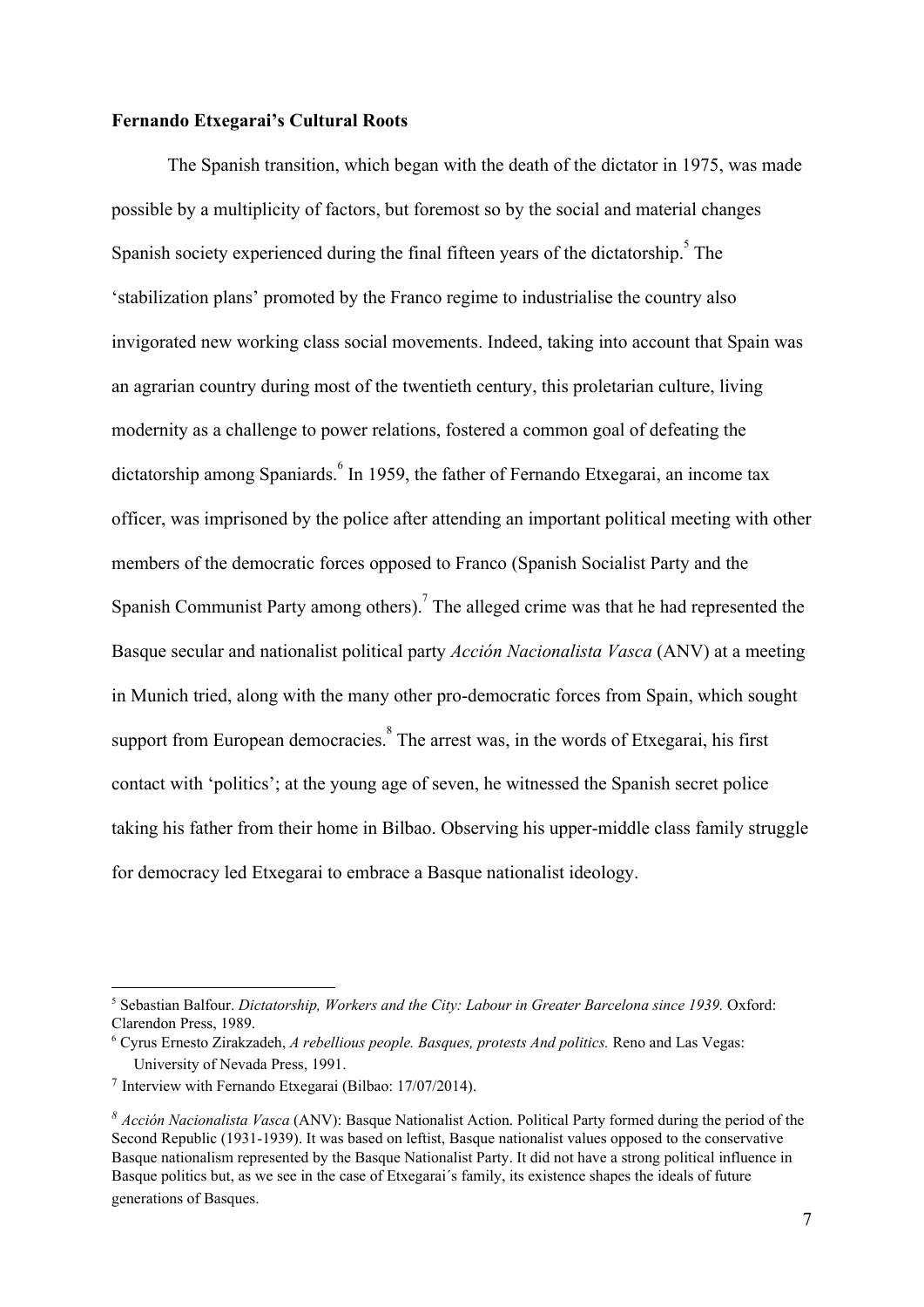However, he would distance himself from the classic ethnic nationalism promoted by the Basque Nationalist Party (PNV). This was, in large part, due to the modern and secular principles of his parents.

With ETA, Basque nationalism would soon experience a transformation in the principles of its ethnic ideology. In the 1960s, ETA underwent a radical ideological transformation, from its birth in 1959, making similar appeals to ethnic Basque nationalism to that of the Basque Nationalist Party, to later assuming the main political demands of Basque workers. <sup>9</sup> In 1967, at age fifteen, Fernando Etxegarai saw his brother and cousin detained by the Spanish police, charged with being part of one of the first ETA commando units which blew up an office of the Spanish Vertical Unions (OSE) in the Basque town of Elgoibar.<sup>10</sup> In the mid-1960s, among the regions of Spain, the Basque Country, along with Catalonia, were the two that experienced long periods of industrial development. Particularly in the former, the decline of both the fishing industry and family farming accompanied this change. This resulted in the political abandonment of the suburbs and semi-rural areas surrounding the industrial centres.<sup>11</sup> Brought about by industrialisation, the neighbourhood associations that emerged in these suburbs, with their high populations of internal migrants from throughout Spain, serve as evidence of this new proletarian culture.<sup>12</sup> These associations, made up of unemployed, semiskilled workers, both immigrants and autochthonous Basques, concerned themselves with specific problems of the neighbourhood. Later, more politically motivated

<sup>&</sup>lt;sup>9</sup> In 1962 three of the founders of ETA, Álvarez Emparanza, Benito del Valle and Xabier Imaz, left the organization, disappointed with the Marxist ideas gaining ground within the organization. They wrote a letter explaining how ETA wanted to be 'popular' but, in their opinion, this was a mask to undercover a new internationalist/Marxist strategy for the organization. Indeed the attitude of these activists' demonstrates not only the hegemony of the principles of the Basque Nationalist Party at that moment but also among the ETA activists.

<sup>&</sup>lt;sup>10</sup> Interview with Fernando Etxegarai (Bilbao: 17/07/2014).

<sup>&</sup>lt;sup>11</sup> Zirakzadeh, A rebellious people. Basques, protests and politics.

<sup>&</sup>lt;sup>12</sup> Pamela Radcliff, Making Democratic Citizens in Spain. Civil Society and Popular Origins of the Transition, 1960-78. New York: Palgrave Macmillan, 2011.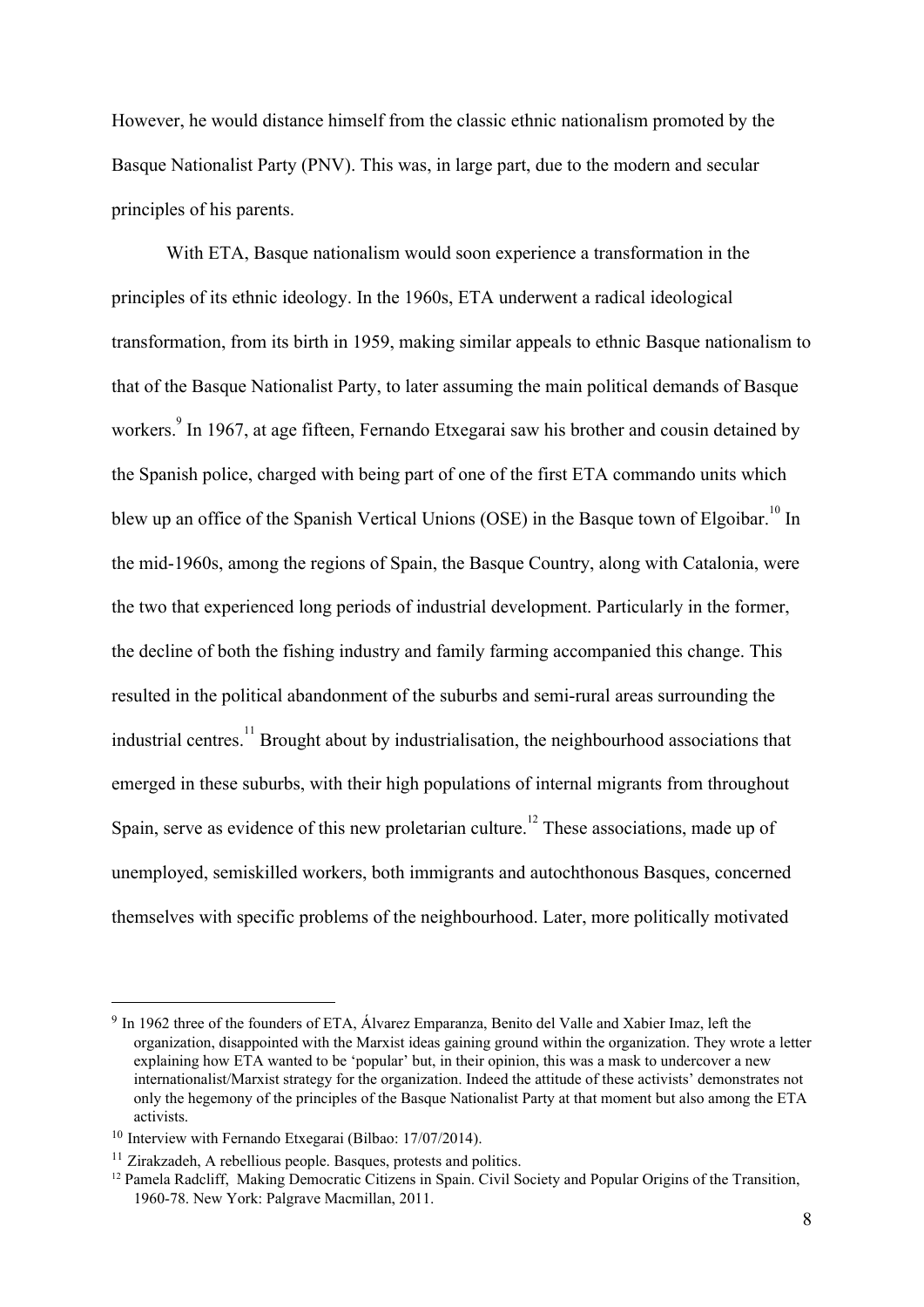'white-collar' workers, such as shopkeepers, joined them along with highly skilled factory workers who had traditionally been more concerned with regional political affairs.<sup>13</sup> Etxegarai's childhood in Bilbao, the city in Spain with the most labour militancy at that time, was framed by the mental image of his brother in jail. This occurred in an atmosphere where for the first time the popular strata started taking on national and working class consciousness, portraying in the Spanish national, catholic context, what Walter Benjamin described some decades prior as the new secular cult.<sup>14</sup>

## **Joining the Anti-Francoist Movement**

During the five years Etxegarai´s brother spent in jail, Extegarai started an undergraduate degree in law in the prestigious Jesuit Universidad de Deusto, in Bilbao.<sup>15</sup> It was, he says, a 'natural choice', because in secondary school they told him that every middle-class man who wanted to have a prosperous career should have a law degree. Although he wanted to remain in Bilbao, due to political problems at home, he spent the first two years studying in Madrid, at a branch of Deusto called ICADE (Catholic Institute for the Administration and Direction of Enterprises). During these years in the capital, Etxegarai encountered the wealthy Spanish upper classes, the majority of whom were from families with privileged positions inside the Franco regime. This conservative environment contrasted greatly with Etxegarai's third year of law school, which he spent in the capital of his homeland, Bilbao. There he took part in massive protest against the Burgos Trial in December of 1970. In this case, Franco´s tribunals sentenced sixteen ETA members to capital punishment for the killing police officer Melitón Manzanas. Succumbing to the subsequent

<sup>&</sup>lt;sup>13</sup> Zirakzadeh, A rebellious people. Basques, protests and politics, 86.

<sup>14</sup> Benjaming, Walter. "The Work of Art in the Age of Mechanical Reproduction", in *Illuminations. Essays and Reflections*, ed. Hannah Arendt (New York: Schocken Books, 1955; 1969), 224.

<sup>&</sup>lt;sup>15</sup> Interview with Fernando Etxegarai (Bilbao: 17/07/2014).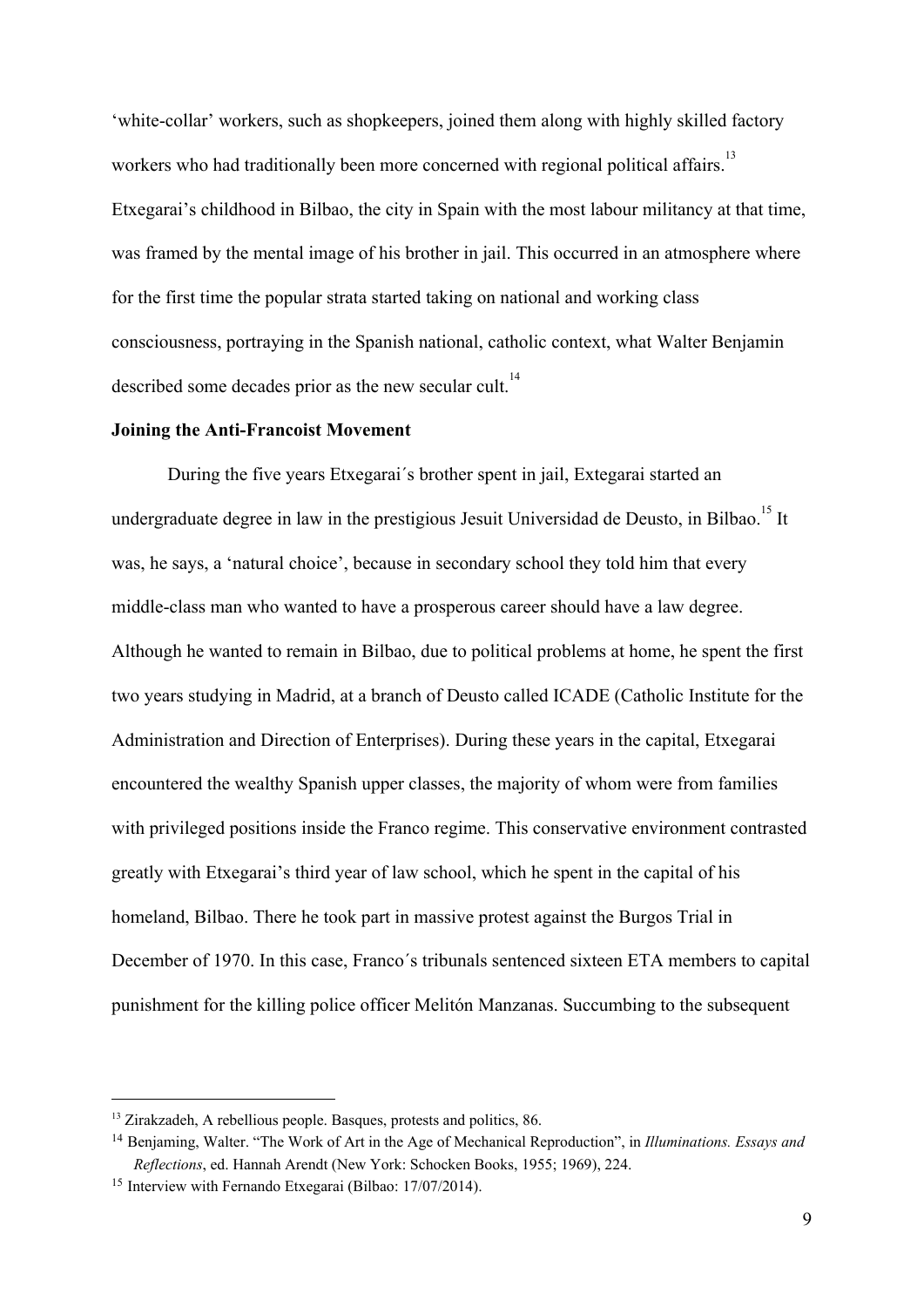international pressure generated by the decision, the regime commuted the death sentences to life imprisonment.

At the beginning of that year, Franco had changed his approach to ETA. On the one hand, the police tightened control over the opposition; on the other, the regime loosened its censorship of the cultural sphere as it attempted to win the favour of modern European democracies (or to counter the attempts of the pro-democratic forces described above). Thus, during this period, ETA in the Basque Country witnessed the opening of the first *Ikastolas*, or schools that teach in the Basque language. Since the conclusion of the Civil War, Basque people only risked educating children in Basque in their private homes. ETA internalized this new emergence of Basque culture as part of the 'Basque revolution' it sought, as every act in favour of the Basque culture represented a step forward in the fight for the rights of the Basque community.  $^{16}$  Coinciding with this advancement on the home front, the abovementioned pressure from the international community that had brought annulment for the death penalty for the Burgos Basque prisoners by the Francoist authorities was the first time ETA gained attention internationally. Furthermore, it astonished a generation of Basques like Etxegarai who understood that being part of these mass protests symbolized belonging to the Basque Radical Community itself.

ETA's struggle against the dictatorship remains powerful in the collective memory of the Basque Radical Community today. During the interview, Etxegarai expressed his scepticism of the more optimistic view, prevalent within some circles during the last years of the dictatorship, about the possibility of emerging a new democratic regime:

<sup>16</sup> Euskadi Ta Askatasuna, Documentos Y, 18 Vols (San Sebastián: Órdago, 1979-1981. Volumen 8), 95.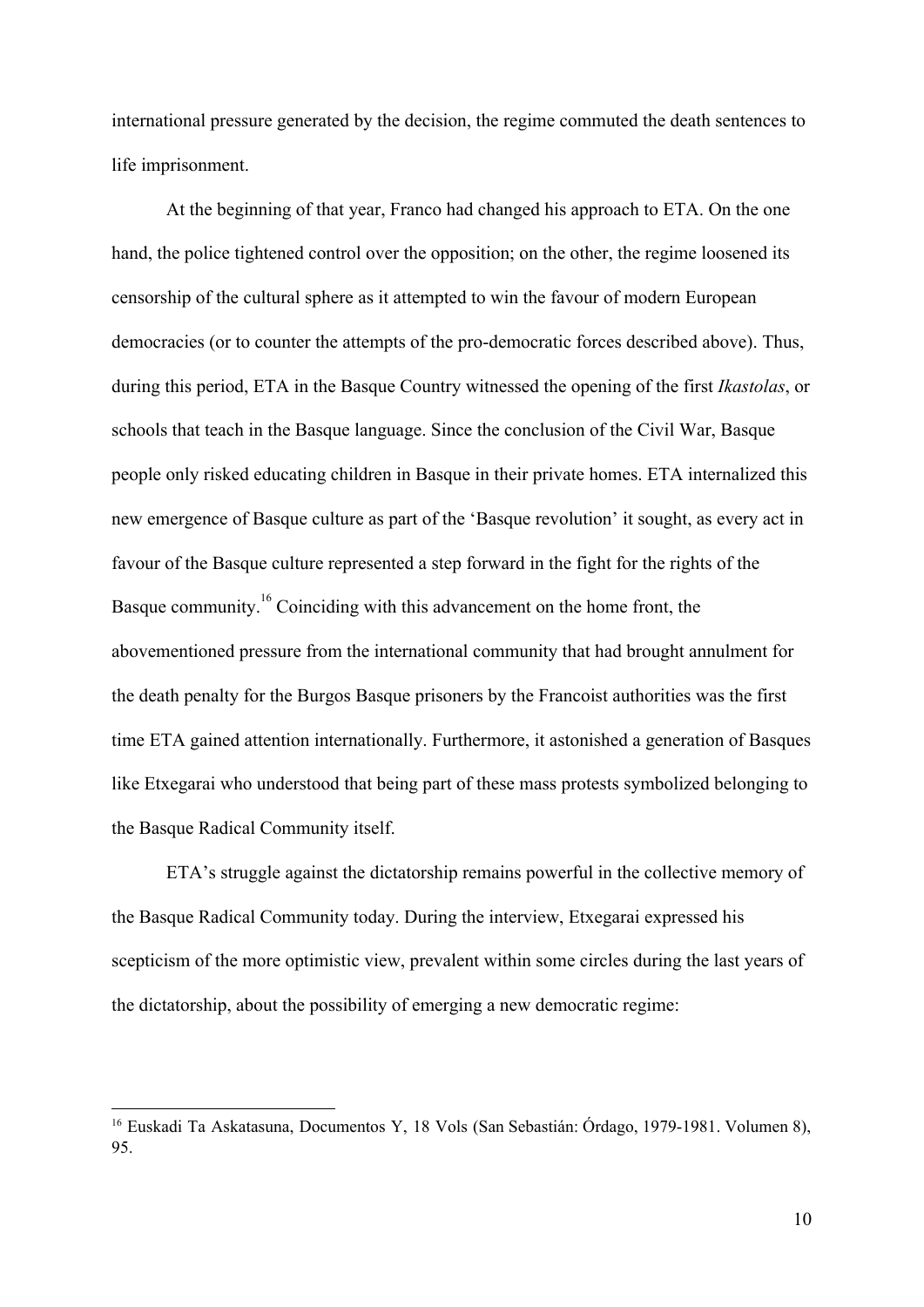Nowadays, everyone alive at the time says 'I felt that the regime was close to collapse'. It seemed some people could see everything. Nevertheless, we, the people who were in the thick of it, did not have any idea of what was going to happen. Personally, when people say 'I saw that everything was going to change', I doubt it. When you are in the struggle, you do not see any change until just before it happens. (…) I have lived through the Francoist dictatorship and I have lived through the current [democratic] regime. I have heard many people say: 'when we all fought against Franco in the 1970s…' This is a pure lie. We, the people who fought against Franco, were a minority. It is only at the end, at the last moment, and in a very concrete situation, that others began to emerge.<sup>17</sup>

The tone of these words expresses the pride of the activist, taking into account that we are talking about the downfall of the last dictatorship in Western Europe. Etxegarai, who in these moments made his first contacts with ETA, implicitly expresses how violence was a catalyst in bringing about democracy in Spain. This collective image among ETA activists of the 'daily struggle' during the last years of the transition clashes with the official narrative of Franco dying in bed with a peaceful transition naturally following.<sup>18</sup> Mario Moretti, famous leader of the 'Red Brigades', an Italian insurgent group founded in 1970, says "there is no difference between one's political life and the personal life, between preparing a political pamphlet and taking care of your children".<sup>19</sup> Etxegarai's claims of 'being in the thick of it' or in the 'daily struggle' echoes Moretti's and bridge the big gap not only between the experiences of ETA activists and the official narrative of the transition but also between their life stories and the impossibility (wanted or not) of the social scientist to navigate this difficult terrain.

<sup>&</sup>lt;sup>17</sup> Interview with Fernando Etxegarai (Bilbao: 17/07/2014).

<sup>&</sup>lt;sup>18</sup> Baby, Sophie and Javier Muñoz Soro, "El discurso de la violencia en la izquierda durante el último franquismo y la transición (1968-1982)", in *Culturas y políticas de la violencia. España siglo XX* , ed. José Luis Ledesma Vera, Javier Muñoz Soro y Javier Rodrigo (Madrid: Siete Mares, 2005), 281.

<sup>19</sup> Moretti, Mario. *Brigadas Rojas, Entrevista con Carla Mosca y Rossana Rossanda* (Madrid: Akal, 2002; 2008), 40.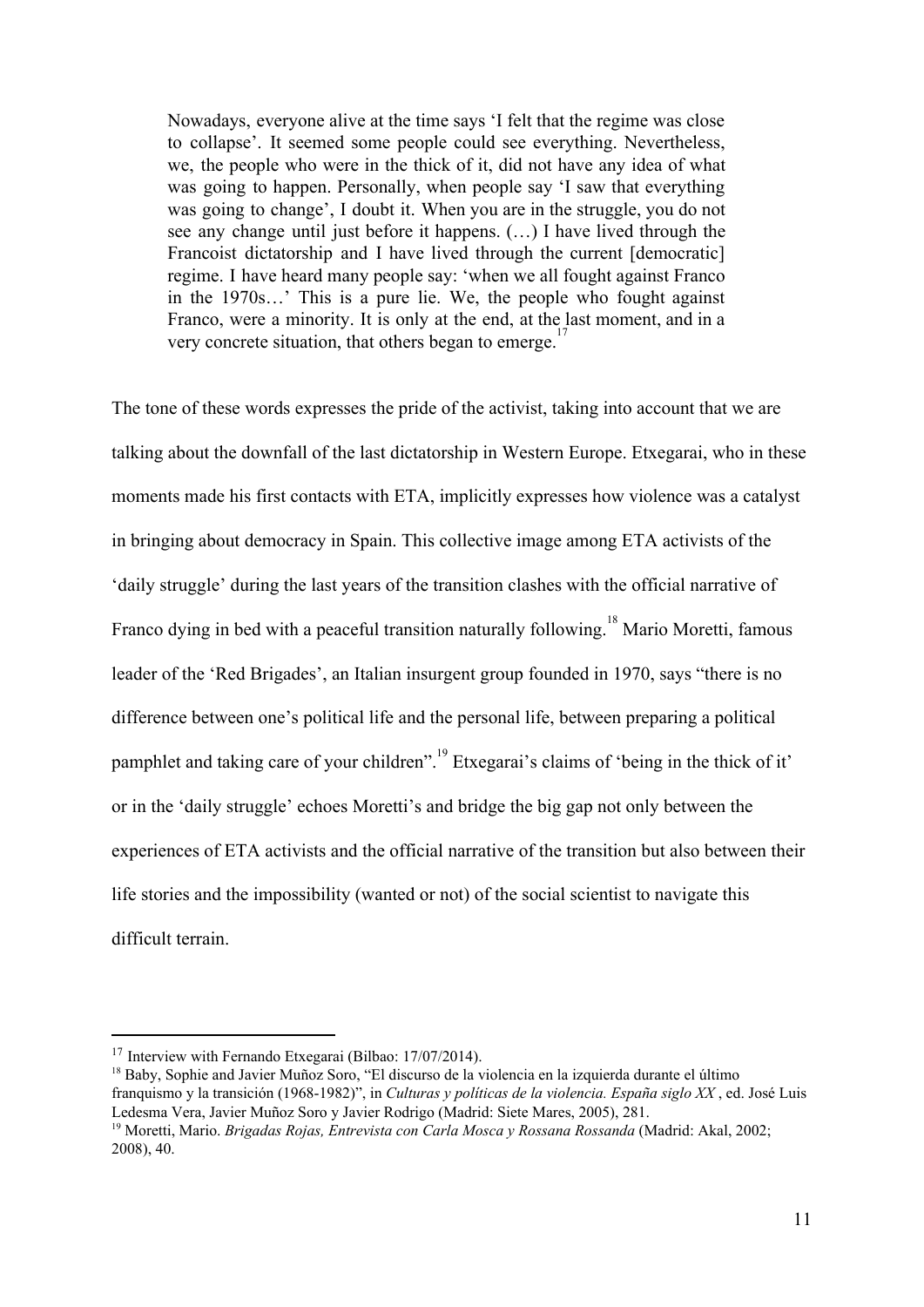In other words, it is easier for scholars to corroborate their analysis the official narrative of the transition rather than try to go deeper into the life stories of ETA activists who so intensely lived the period of the Spanish transition.

## **Breaking with the Historiographical Consensus**

In 2014, three years after the unilateral and definitive ceasefire declared by ETA, the Basque government of Iñigo Urkullu (Basque Nationalist Party) requested that four historians, (Raul López Romo, Luis Castells Arteche, Jose Antonio Pérez Pérez and Antonio Rivera Blanco)**,** prepare a report about the historical context in which terrorism had taken place in the Basque Country. The report concluded by rejecting the existence of a 'Basque conflict', that is, the existence of a conflict with political roots.<sup>20</sup> This is normally the first assertion of any insurgent group in any context, including of course ETA in the Basque Country. Instead, the historians claimed, ETA tried to impose totalitarianism Basque society.  $21$  More precisely, they argued that during the period of the transition, ETA was at its most violent, marking its highest percentage of killings by year, thus, ETA's objective was to destabilise the new Spanish democracy and the recently established status of regional autonomy for the Basques.<sup>22</sup> Hannah Arendt observes that "isolation may be the beginning of terror; it certainly is its most fertile ground; it always is its result. This isolation is, as it were, pretotalitarian".<sup>23</sup> This isolation is definitively not what ETA experienced during the period of transition. Conversely, ETA emerged with a powerful capacity for armed struggle in debt to the strong organizational ties it had made with other social movements, which I will explore in due course.

<sup>20</sup> López Romo, Raúl. *Informe Foronda. Los contextos históricos del terrorismo en el País Vasco y la consideración social de sus víctimas*, (Vitoria: Universidad del País Vasco, 2014), 119.

<sup>21</sup> Raúl López Romo, Informe Foronda. Los contextos históricos del terrorismo en el País Vasco y la consideración social de sus víctimas, 119-125.

<sup>22</sup> Raúl López Romo, Informe Foronda. Los contextos históricos del terrorismo en el País Vasco y la consideración social de sus víctimas, 64-76.

<sup>23</sup> Hannah Arendt, *The origins of Totalitarianism* (San Diego: Harvest Book, 1951;1973), 473.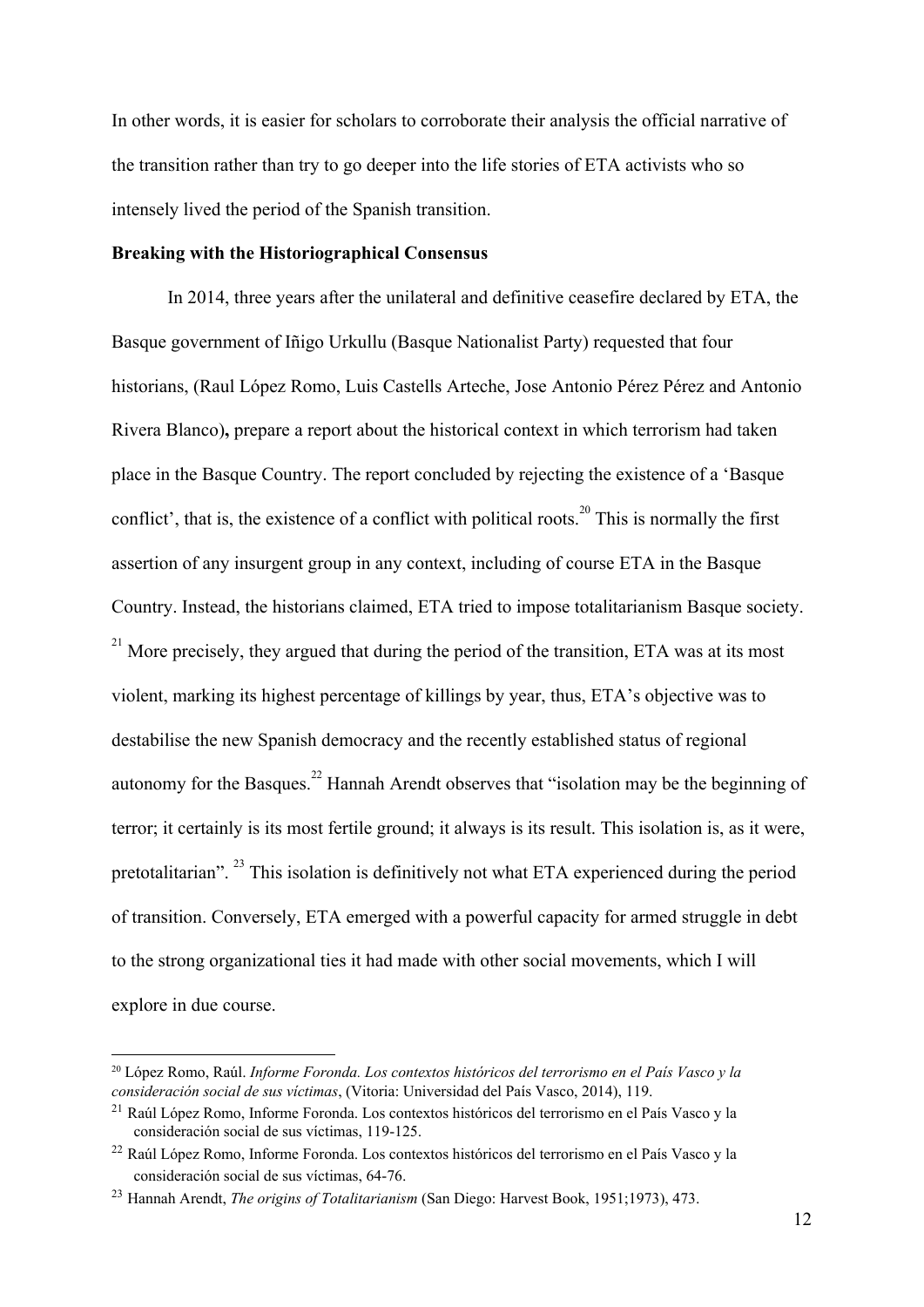Upon receiving his degree in law from the University of Deusto in Bilbao, Fernando Etxegarai went to the Basque city of Vitoria to work as a labour lawyer. The Basque social movement displayed its 'muscle' in the general strike there in 1976. The city had gone from 70,000 inhabitants in 1960 to reach the figure of 170,000 by the year 1976.<sup>24</sup> The mass recruitment of non-skilled 'blue-collar workers' for the assembly lines in a city without an industrial tradition had produced a need for self-organization among the workers. During the strike, more than a hundred workers were wounded and five of them were killed by police forces. After these events, at the end of 1976, more than a million workers participated in different protests throughout Spain in solidarity with the victims in Vitoria. With this 'spontaneous strike,' ETA realised the extent to which the working class was becoming increasingly independent of the traditional Spanish left wing labour parties.<sup>25</sup> The workers participating in the strike in Vitoria considered the Spanish unions as mere 'seat belts' within the bureaucratic machinery of the political parties. At that moment, the parties were more interested in making pacts with the elites of the dictatorship than defending the rights of workers.<sup>26</sup> Etxegarai participated in the protests as a member of the UGT (*Unión General de Trabajadores)* and he spent the next five years working in Vitoria working as a labour lawyer.<sup>27</sup>

Following the Burgos Trial, the strikes in Vitoria were for Etxegarai another example of the power of mass protest to challenge the hegemony of the Francoist elites. However, this

<sup>24</sup> Rodríguez López, Emanuel, *Porqué fracasó la democracia en España. La Transición y el régimen del 78.* (Madrid: Traficantes de Sueños, 2015), 28.

<sup>&</sup>lt;sup>25</sup> The Political-Military wing of ETA did not survive the Spanish transition probably due to its lack of a political and military strategy. But it was the ideology of the Political-Military wing that drove the organization. (ETA "Apuntes" 1976). The "political-military" wing is also the only wing of ETA which had a deep debate from within about the use of the armed struggle in a Spanish liberal democracy. "If the armed struggle is a substantial part of the revolutionary process, then, who theorises about the use of the armed struggle? Who elaborates a strategy?" (ETA "Formas" 1976). Translated by the present author.

<sup>26</sup> Euskadi Ta Askatasuna, Apuntes de un debate sobre el futuro de la lucha armada. *Kemen* (ETA-pm). Bilbao: 1976.

<sup>&</sup>lt;sup>27</sup> Interview with Fernando Etxegarai (Bilbao: 17/07/2014).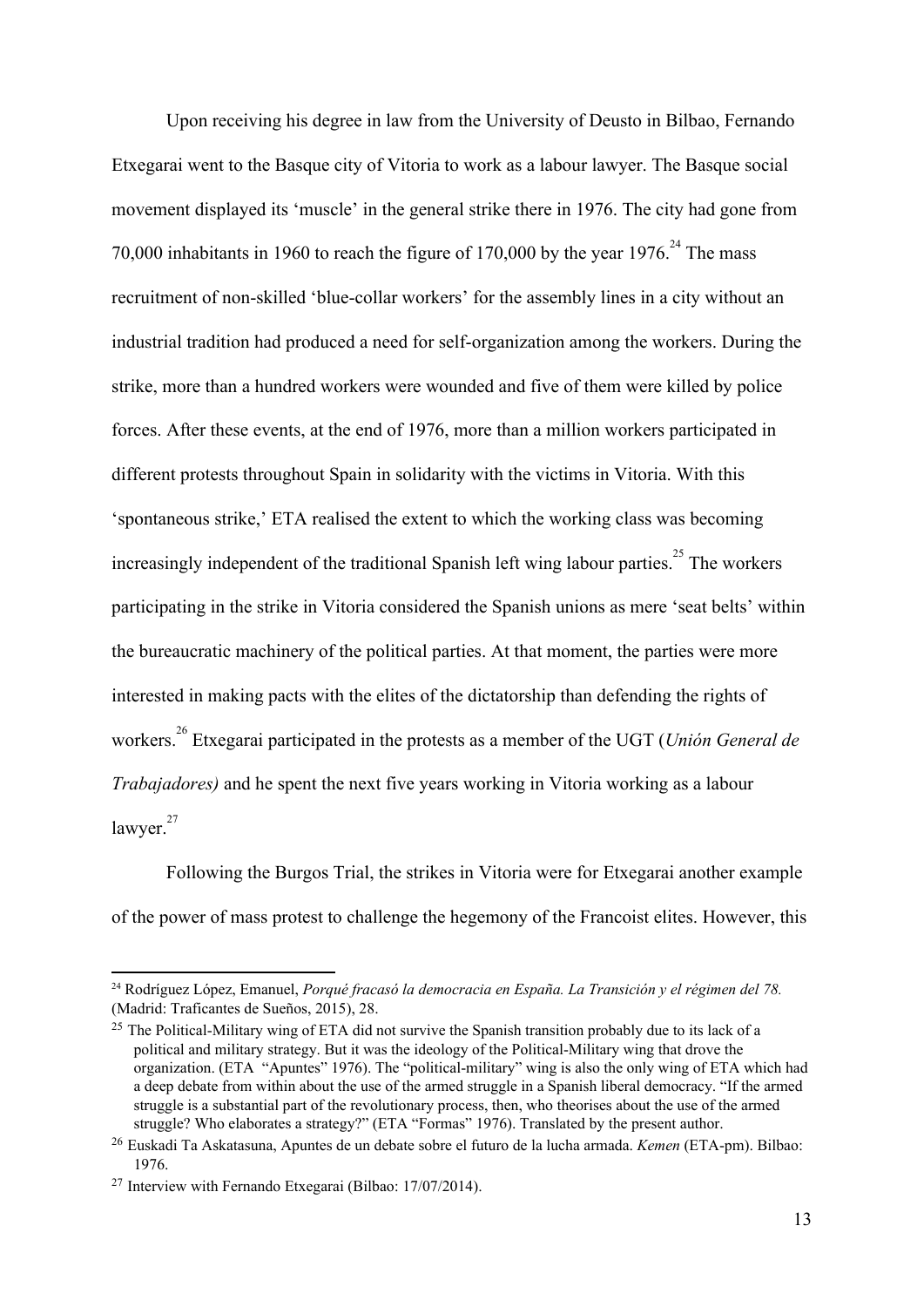time the political system was even weaker than before, as the dictator died in 1975. The uncertain future of the country had fostered disunity among the political families and elites, which was a clear break from the past.

Etxegarai expressed his memories of the dictatorship and transition during the interview with a very particular 'mood'. By mood in oral history we understand the "spatial sense of feelings that exists within the dialogue. A sense of mood refers to the intersubjective framing of the oral history dialogue, which includes unconscious feelings".<sup>28</sup> Etxegarai was the first interview in a series conducted for my doctoral thesis. Apart of the natural nervousness of the beginner, through my previous research, I knew that he was a particularly well-known figure within the Basque Radical Community, which intensified the pressure I felt. Despite the connection that existed between us from the outset, my feeling was that this 'mature and experienced Basque political activist teaching the young student from Madrid about the real struggle against the dictatorship' enveloped the entire interview. However, in my point of view, it is essential to play with the unreliability of memory that some historians express as a critique to oral history.<sup>29</sup> Indeed, in the Twenty-First Century, oral life historians accept that this 'distortion' of memory can actually enrich history as a discipline. In this case, despite my limitations in being critical enough with Etxegarai, he implicitly transmitted, not just to me, but to the rest of Spaniards who do not completely understand the 'Basque struggle' against the dictatorship the abundant clarity of his 'moral superiority'. Indeed, the Spanish transition generated a climax of mistrust within a generation of Basques like Etxegarai who, in the following years, would join ETA out of a deep feeling of frustration.

<sup>28</sup> Sean Field, "Beyond 'Healing': Trauma, Oral History and Regeneration", *Oral History Society* 34, no.1, (2006): 36.

<sup>29</sup> Alistair Thompson, Fifty years on: An International Perspective on Oral History, *The Journal of American History.* 85, no. 2 (1998): 585-596.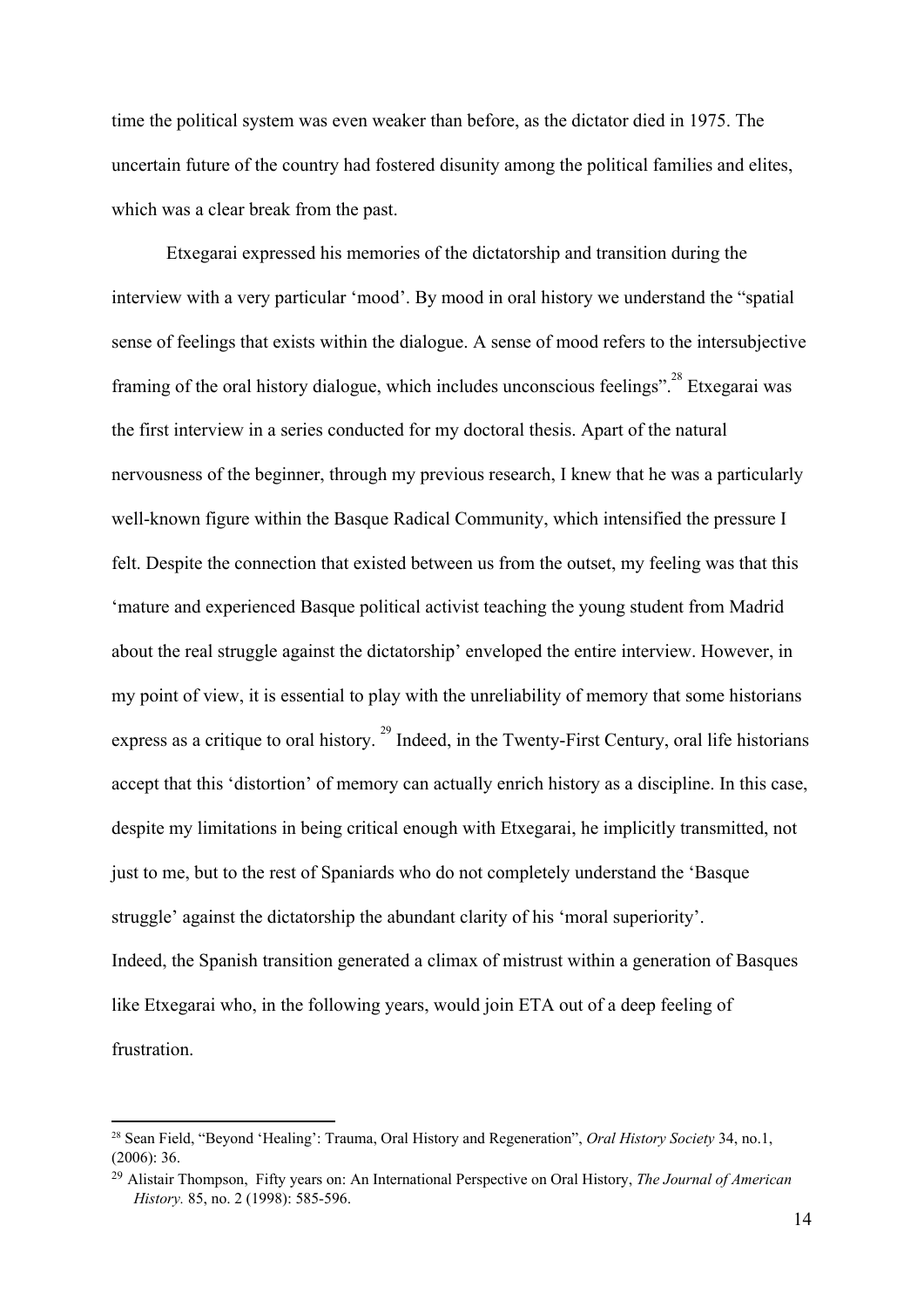There was a gulf between my political principles and Etxegarai's justification of violence against the Spanish state. This widened with my proposition, a repeated argument by social scientists, that ETA was the principal party responsible for the Basque conflict, considering that the insurgent group was behind most of the murders committed during the Spanish transition. While I had studied in one of the most leftist universities in Spain, the Faculty of Political Science of the Universidad Complutense, and despite trying to win Etxegarai's confidence by showing him my 'open mind' about the Basque conflict, during the interview I could not resist the temptation of placing the blame on him and his organization. This was his response:

I always…throughout my entire life, had the perception that repression has many faces. While incarcerated, I thought, "who has the need to kill someone when you have a prison?" In other words, when you have an instrument of repression where you can put 20, 100 or 700 people in prison for life, you do not need to kill. You just lock up their entire existence; in effect, you wipe them out. $30$ 

If we agree that subjectivity is key to making oral history, Etxegarai's memory of realizing while in prison the power of the 'repressive machine of the state' also makes us understand the importance of the process of social and psychological change over the life course.<sup>31</sup> This is to say, Etxegarai came to understand the use of armed struggle, not by reading political books or talking with other activists, but rather by experiencing the absence of freedom in a Spanish prison.

## **The end of the transition and the beginning of Etexgarai's life in ETA**

Returning to the narrative of Etxegarai's activism, the end of the Spanish transition was the beginning of his participation in the armed struggle. In 1982, the closing of the

<sup>30</sup> Interview with Fernando Etxegarai (Bilbao: 17/07/2014).

<sup>31</sup> Sally Chandler, Oral History across Generations: Age, Generational Identity and Oral Testimony, *Oral History*. *33,* no.2, (2005): 49.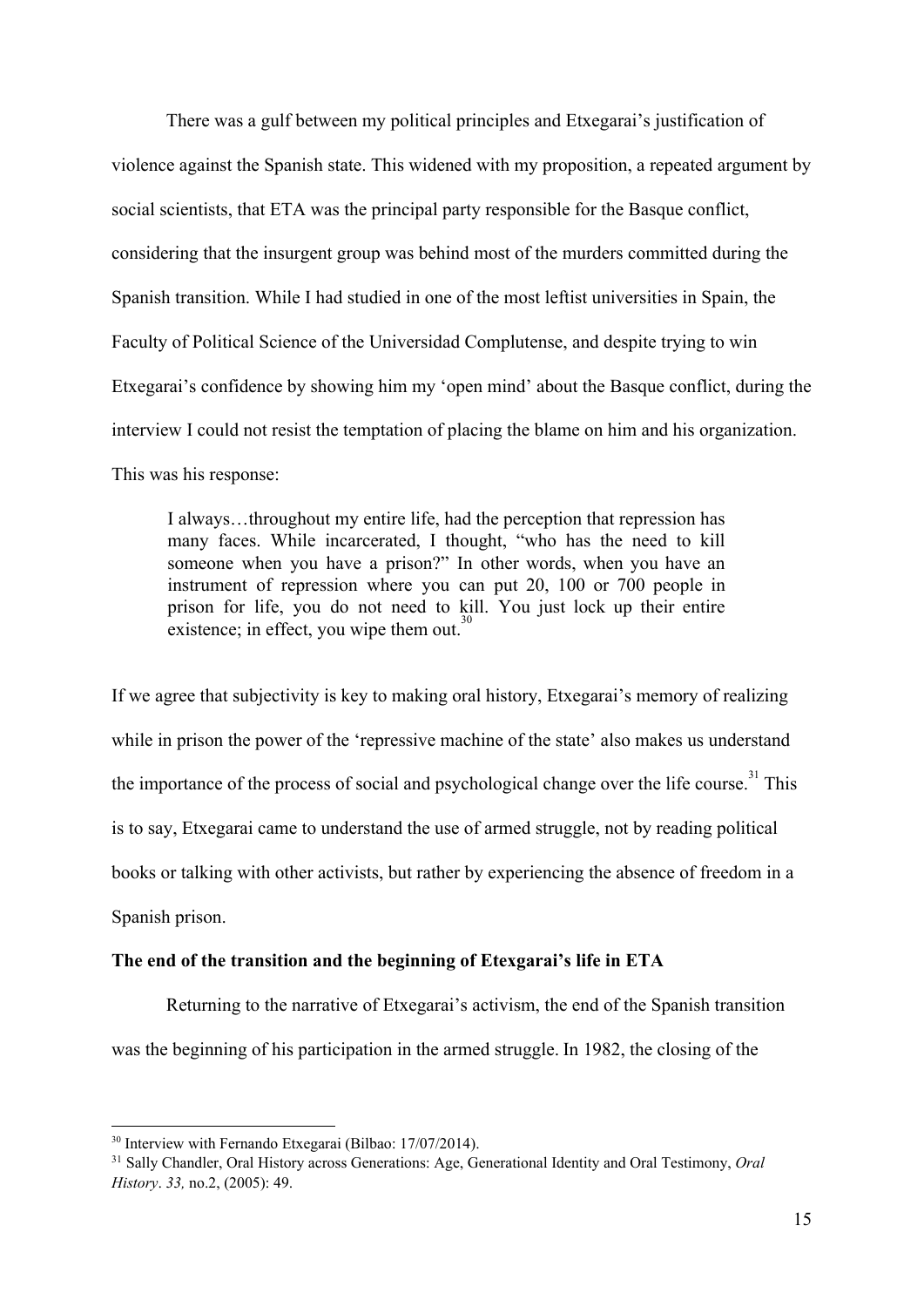nuclear plant at Lemoniz generated strong popular support for ETA, the same year that the Socialists won the national elections with a parliamentary majority. This was the first time a first left-wing political party had risen to power since the fall of the Spanish Republic in 1939. However, this fact did not modify ETA's tactics. The group employed a 'passive strategy,' all but ignoring this monumental political change.<sup>32</sup> In other words, ETA did not see any possibility of peace, even with a new left-wing government in power. Also in 1982, Fernando Etxegarai became a member of an ETA commando unit. He began a double life. During the day, he worked as a civil servant and in the evening, he took part in the armed struggle. He set off bombs in large factories and carried out other attacks, all according to the organization's plans. For obvious reasons, Etxegarai did not have much time to dedicate to his family. Nevertheless, his life took the form of many other fathers; that same year, Etxegarai had a daughter.<sup>33</sup>

In 1987, just five years after with the arrival of the Spanish Socialist Party to power the official conclusion of the transition, the Civil Guard detained Etxegarai on the accusation of having carried out armed actions on behalf of ETA and for the possession of weapons at the time of the arrest. During the five days he spent in the police station, he was continuously tortured.

I arrived to the headquarters of the Guardia Civil. The blows started. From the first time they put me in the car, I remember that the police officer got close to me and poked my body with needles. I thought they were employing some form of Chinese acupuncture torture on me. Suddenly, I some clicking sound from the needles and then I jumped up and hit my head on the roof of the car. I realized that they were shocking me with electric prods. Then they brought me to another place where they practiced other methods, by putting a plastic bag over my head (to simulate asphyxiation). Later on, they took me to Madrid, where they waterboarded me (to simulate drowning). In the end, they threw me in jail. 34

<sup>32</sup> Euskadi Ta Askatasuna, "Gogoan Zaitugu. Zuzen" (31). Bilbao: 1982.

<sup>33</sup>Interview with Fernando Etxegarai (Bilbao: 17/07/2014).

<sup>34</sup> Interview with Fernando Etxegarai (Bilbao: 17/07/2014).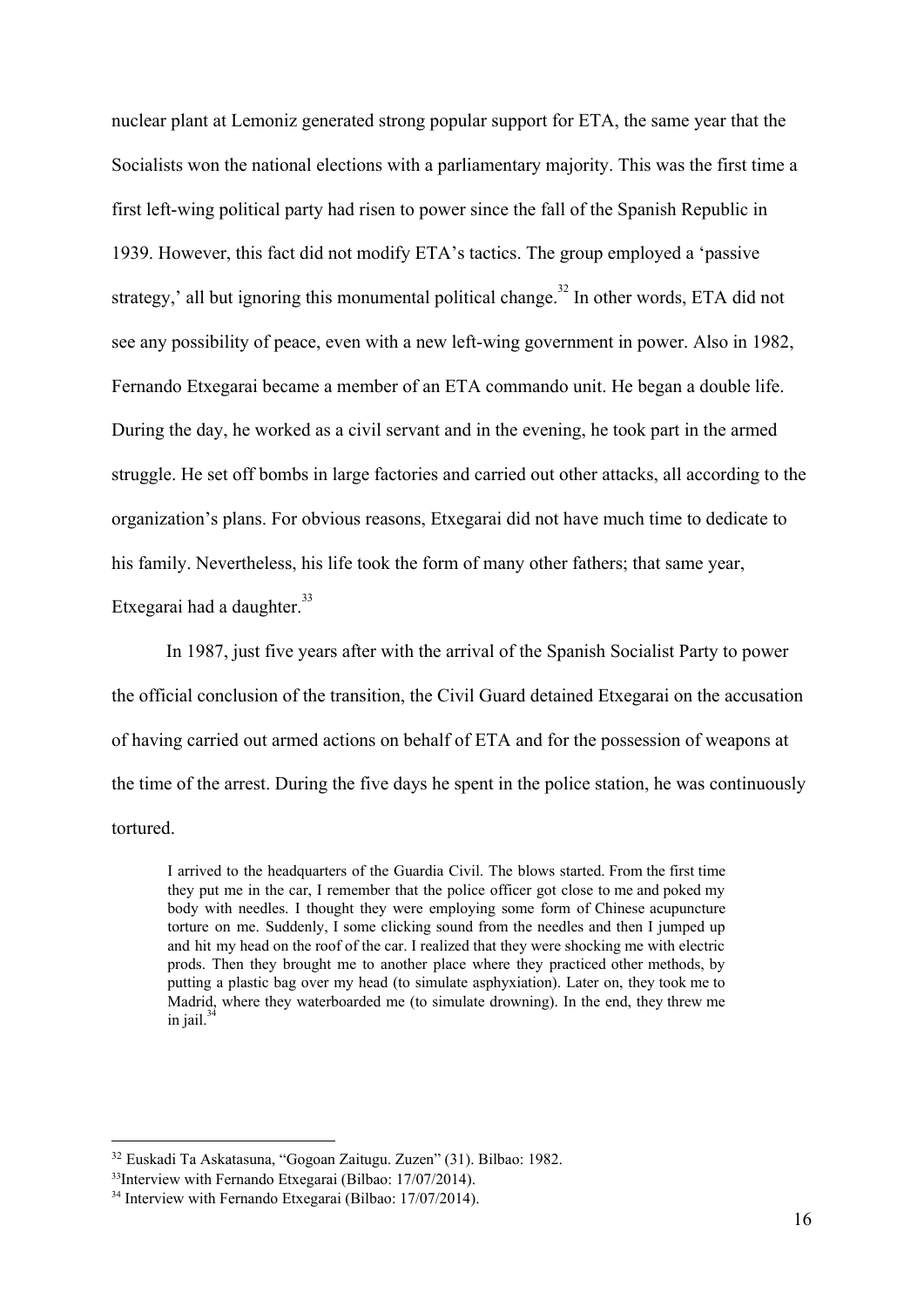Etxegarai was not able to express the facts coherently. He recounted everything in a confused narrative. Something sacred, his body, was violated and he was not able to recall all of this without pain. The cruelty employed by Civil Guard on Etxegarai did not take place during a period of dictatorship when human rights violations were part and parcel of one's interaction with the state. It was precisely the torture of Etxegarai's body at the beginning of the new young Spanish democracy that from ostracized him from the system and from society.

It is indeed the omission of this story, the 'a young lawyer from an upper-middle class family who decided to join an insurgent group', by journalists and political scientists, that represents the violation of the sacred (his body) in a theoretically non-conflictive period. As the anthropologist Nahoum-Grappe suggests, "what is eliminated from the scholarly account of the expert is the scene of violence itself that takes place in concrete surroundings in real time".<sup>35</sup> Similarly, much is eliminated from the social account as well. Throughout this democratic era, Spaniards have woken up day after day to the morning news displaying the bodies of victims of ETA in the aftermath of a car bomb. For decades, the current national narrative was reinforced through the repetition of real time accounts of terrorist violence exercised by ETA. This terror, in the sense of the chaos provoked by ETA, its scenes of violence and concrete surroundings are easy to express in clear visual images. The contrast, the other side of the coin, is much more difficult to analyse and explain. The double condition of some ETA activists like Etxegarai, simultaneously perpetrator of societal violence and victim of state violence, in a democracy no less, suggests the difficulties of defining either one in any account proffered in the field of 'conflict studies'.

 After having been tortured, Etxegarai spent two years in jail waiting for trial. (Other ETA members had been in prison for as many as four years without a court hearing.)

<sup>35</sup> Veronique Nahoum Grappe, "The Anthropology of Extreme Violence: The crime of Desecration", *Blackwell Publishers.* 54*,* no.174 (2002): 555.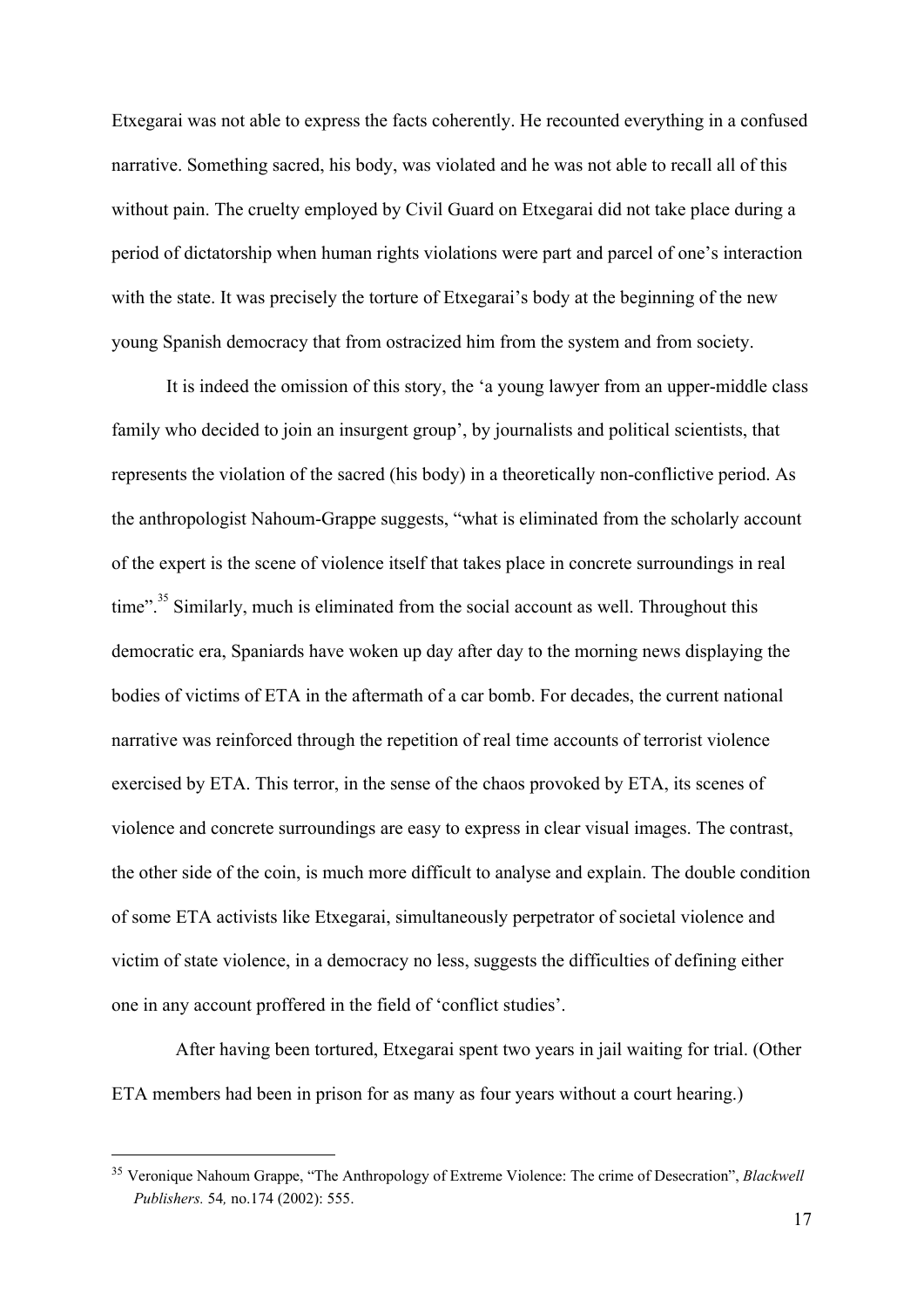The court tried and convicted him to a prison sentence of 196 years. He spent twenty-one years in solitary confinement, with just three hours per day outside. During the interview Etxegarai did not seem to show any indication of seeing himself a victim (similar to other ETA activists I have interviewed). Nor did he show any repentance for having been involved in political violence. ETA 'lost the war' with the unilateral and definitive ceasefire declared by the organization in 2011 in the palace of Ayete (San Sebastián). Etxegarai summarized this long history with these words: "I think that ETA decided on the definitive ceasefire in 2011 because we stuck our necks out and they smashed out heads in. Nevertheless we continue thinking that we had our reasons".<sup>36</sup> With these lines, we understand Etxegarai's motivation to give the interview; he wanted to explain 'his reasons'. Having the organisation officially ceased to exist the  $3<sup>rd</sup>$  May, 2018, in its last interview ETA asserted that from that date, "we are ex-activists of ETA, but we will carry the identity of having been part of ETA until we die. At the emotional level, we will always be  $ETA$ <sup>", 37</sup> As the sociologist Maurice Halbwaches states, "one witness we can always call on is ourselves", and Etxegarai's eye witness account, probably inadvertently, for him, 'proves' of ETA's existence.<sup>38</sup>

## **Conclusion**

Fernando Etxegarai's life has been a case study in political activism, especially considering that he was a member of an illegal armed organization. He risked his life for an ideal. Because of this, his life is difficult to analyse, as is the case for any other life story. As Helen Graham, historian of Modern Spain, states clearly, 'lives are far more complicated than

<sup>36</sup> Interview with Fernando Etxegarai (Bilbao: 17/07/2014).

<sup>&</sup>lt;sup>37</sup> Translated by the present author from the original text: "Seremos ex-militantes de ETA, pero llevaremos hasta la muerte haber formado parte de ETA. A nivel de sentimientos, seremos de ETA siempre". Iñaki. Soto, "Entrevista a ETA. Adelanto del libro de GARA". *Naiz*. [Online] 7<sup>th</sup> February 2018. Available from: <https://www.naiz.eus/es> [Accessed: 8<sup>th</sup> May 2018].

<sup>38</sup> Halbwachs, Maurice, *The Collective Memory (*New York: Harper & Row, 1950;1980), 22.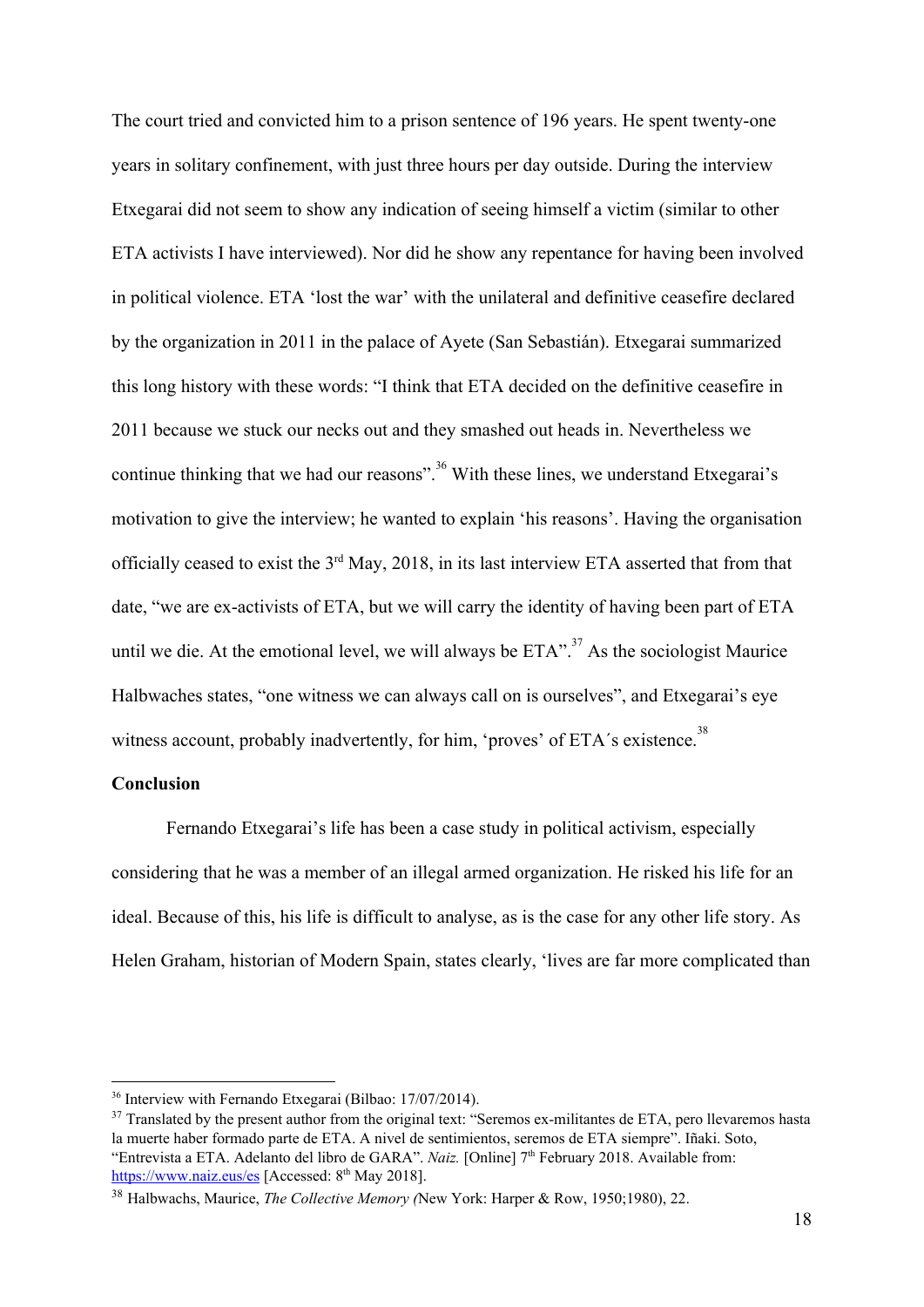any theory'.<sup>39</sup> Nevertheless, there are two more factors why the story of Etxegarai's life is particularly attractive to analyse. The first is, in concrete terms,

the nature of ETA as an insurgent group. We are talking about an armed group that fought for 52 years (1959-2011) in the Basque Country, one of the wealthiest regions of Spain and home to a strong middle class society. It is perhaps due to ETA's nature as an equally leftist and nationalist group that it could survive for so many years within the unique social context of a region like the Basque Country. However, this hybrid nature of ETA makes it difficult for the 'general public' to understand its history and its meaning as an organization. In a study of activists of an extreme right-wing political group in Norway, Fangen begins with the following observation: "People ask 'Why?' more frequently when young people join radical nationalist groups than when they join the radical groups on the left".  $40^{\circ}$  It has been decades since Spaniards stopped asking "why" the violence of ETA occurred in the first place. Probably because by the definitive ceasefire in 2011, the majority of Basque society was fed up with ETA's violence. For these, among other reasons, ETA has not been, at least until very recently, a very attractive object of study.

There is, thus, a second, and more controversial factor to explain why the life of Etxegarai has a special interest for academia: as the title of the paper says, it 'goes against the tide'. We are talking about nothing less than the current Spanish national narrative, which the 'Regime of 1978' represents. This regime, which emerged from the context of economic crisis, such as the oil crisis of 1973, when the hegemonic roots of neoliberalism as a political

<sup>39</sup> Helen Graham. Helen Graham.mov. *Youtube.* Available from: <https://www.youtube.com/watch?v=3UcoZzWWQIk>. Accessed 22 January 2010.

<sup>40</sup> Katrine, Fangen, "On the Margins of Life: Life Stories of Radical Nationalists", *Acta Sociológica*, 42, (1999): 357.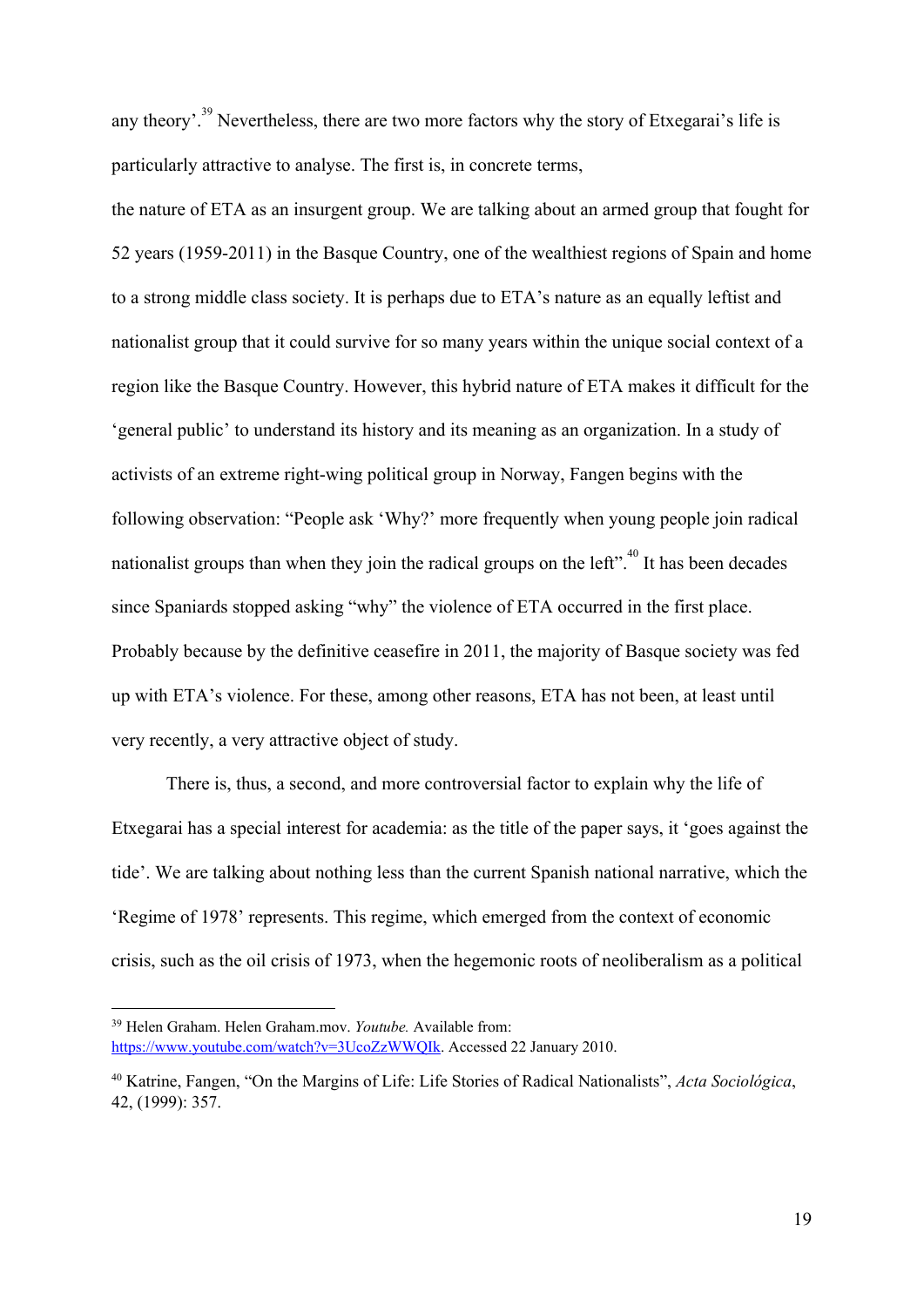paradigm took root in the entirety of the political sphere and daily life, is now suffering another economic crisis that began in 2008. Etxegarai practiced non-violent political activism when a on the left in Spain believed that the use of violence against the Franco regime was justified, even necessary, evidenced by the reactions to the killing of ex-Prime Minister Carrero Blanco. Conversely, Etxegarai turned to armed struggle at a moment when the same left-wing political groups no longer believed in the use of violence, after the arrival of democracy. The Basque region was an exception to this. The fact that in 1978 ETA reached its highest level of militancy, killing more than any other year of its existence, proves the opposite of the academic consensus discussed in the introduction of this paper: it is difficult to analyse the violence employed by an insurgent group in 'moral terms'. In other words, when experts on terrorism talk 'well' of ETA when it declares a cease-fire and badly of it when it uses violence, they do not help us to see the forest for the trees. Only by trying to understand the strong social support among the Basques that the organization received throughout the 1970s and the 1980s will we be able to gain a better understanding of what truly motivated its activists.

This article has tried to balance between ETA as an organization and the life of the ETA activist, Fernando Etxegarai, combining social and oral history. Perhaps, for the reader, Etxegarai's life story many not have been the most controversial aspect, but rather my relationship with him. Pierre Bourdieu defined life story as "common sense", whereas Norbert Elias clearly stated that "only small babies, and among adults perhaps only insane people, become involved in whatever they experience with complete abandon to their feelings here and now."<sup> $41$ </sup> From both sociologists we can see how, in social sciences, the line that

<sup>41</sup> Pierre Bourdieu, "La ilusión biográfica", *Actes de la Recherce en sciences sociales,* 62/63, (1986): 27. Norbert Elias, "Problems of Involvement and Detachment", *The British Journal of Sociology,* 7, no.3, (1956): 226.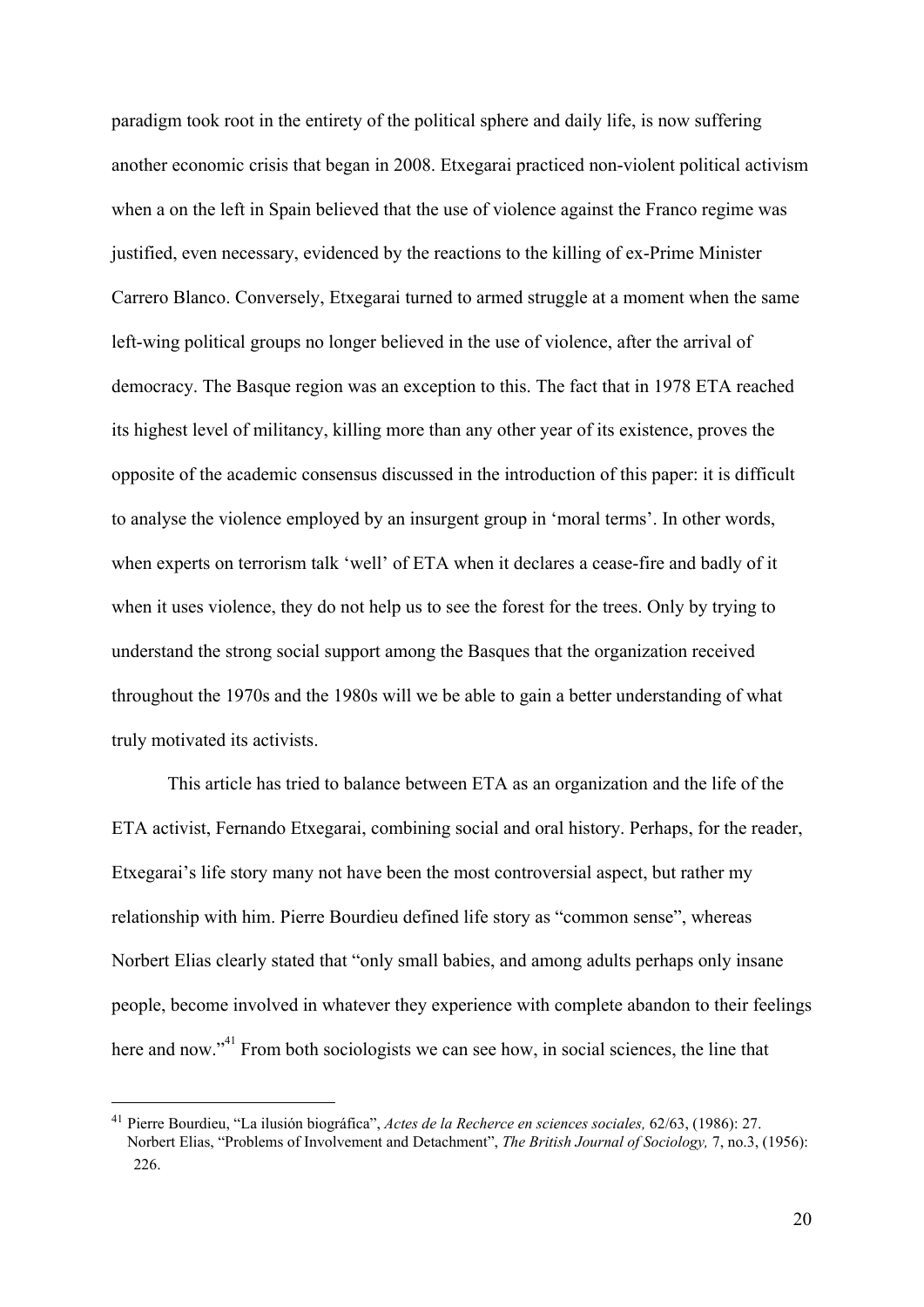separates objectivity and subjectivity is, at minimum, blurred. Social scientists' obsession for objectivity with their objects of study have caused them to disregard the subjectivities that could enrich their knowledge and understanding.

It is thus important to state that 'objectivity', at least in its positivist sense, and oral history, as a field of study, are not in good standing with each other. Indeed, if we use oral history to discuss insurgent groups like ETA, the relation with positivist objectivity becomes far more complicated. It is my life, not only as a researcher but also as a person, that combines with the life of Fernando Etxegarai in the final product of this paper. In other words, my experience as a Spaniard with a political consciousness who witnessed the Basque conflict, at the very least via the TV news and the reaction of my compatriots, is not necessarily as an obstacle to write an oral life story of an ETA activist. My memories of ETA and my particular way of projecting a narrative of the Spanish nation, all the symbols and cultural patterns present in my daily life, enrich the skillset with which I approach this object of study. The 'politics of memory', a term often used recent years, is in part a product of the dissatisfaction of scholars in viewing the social sciences a lens through which to find facts and describe them. The intersection of Fernando Etxegarai's fears, desires and memories shaped his political identity, and thus it is from his subjectivity that I extracted my conclusions. In the first draft of this article, my main mistake was to analyse his personal and political life in separate ways. Additionally, my inability to 'distance' myself from the object of study further hindered my work. It is indeed in avoiding both the separation of his life into 'compartments' and the denial of my emotional implication in this work that this article has been able to find its bearings and to shed light on its true object of study.

21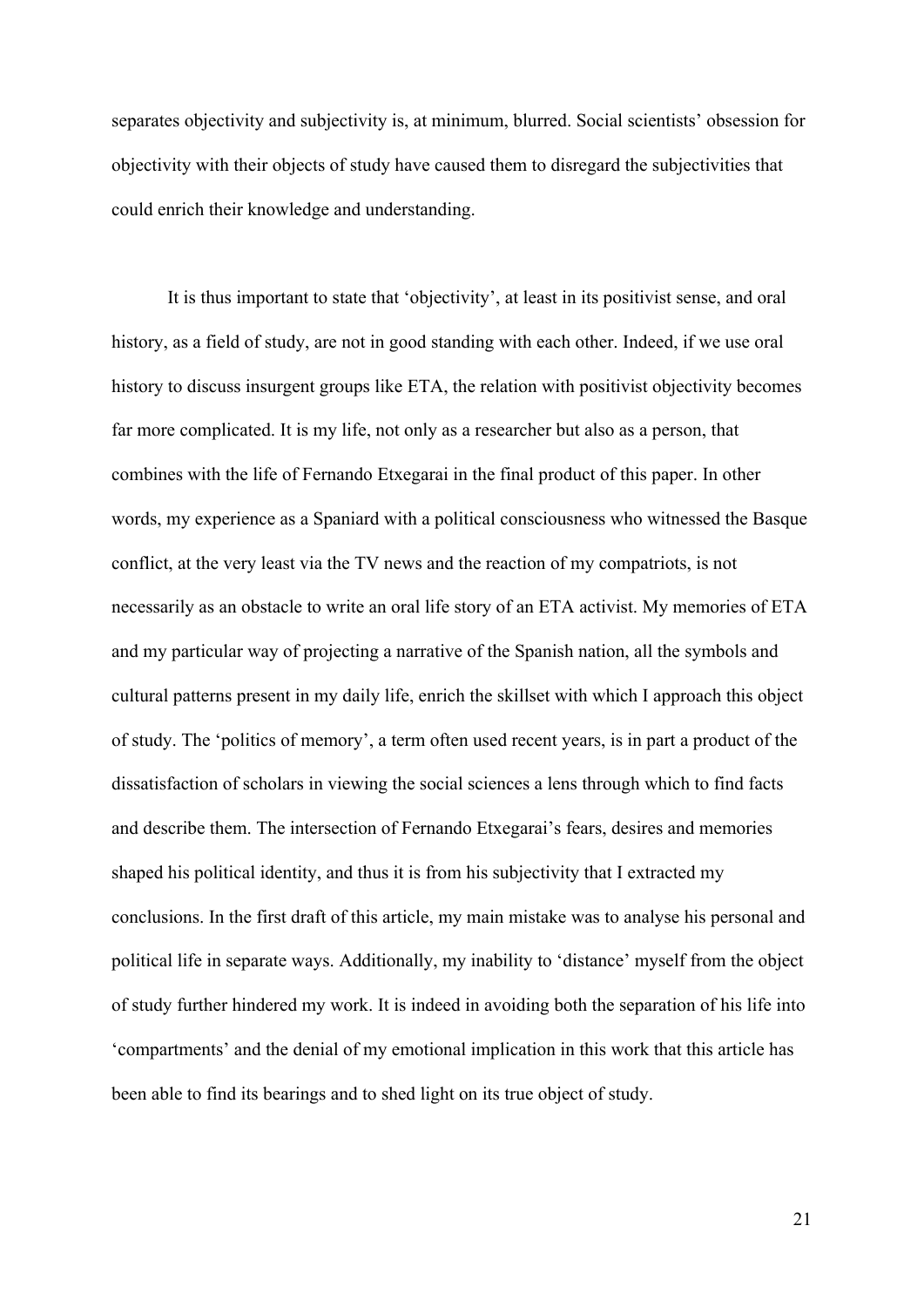# **References**

Arendt, Hannah. *The origins of Totalitarianism*. San Diego: Harvest Book, 1951;1973.

Baby, Sophie and Javier Muñoz Soro. "El discurso de la violencia en la izquierda durante el último franquismo y la transición (1968-1982)". In *Culturas y políticas de la violencia. España siglo XX* , edited by José Luis Ledesma Vera, Javier Muñoz Soro y Javier Rodrigo. Madrid: Siete Mares, 2005.

Balfour, Sebastian. *Dictatorship, Workers and the City: Labour in Greater Barcelona since 1939.* Oxford: Clarendon Press, 1989.

Benjaming, Walter. "The Work of Art in the Age of Mechanical Reproduction". In *Illuminations. Essays and Reflections*, edited by Hannah Arendt*.* New York: Schocken Books, 1955; 1969.

Bourdieu, Pierre. La ilusión biográfica. *Actes de la Recherce en sciences sociales,* 62/63, (1986): 69-72.

Carr, Raymond and Juan Pablo Fusi. *Spain: Dictatorship to Democracy.* London: George Allen and Uwin, 1979; 1981.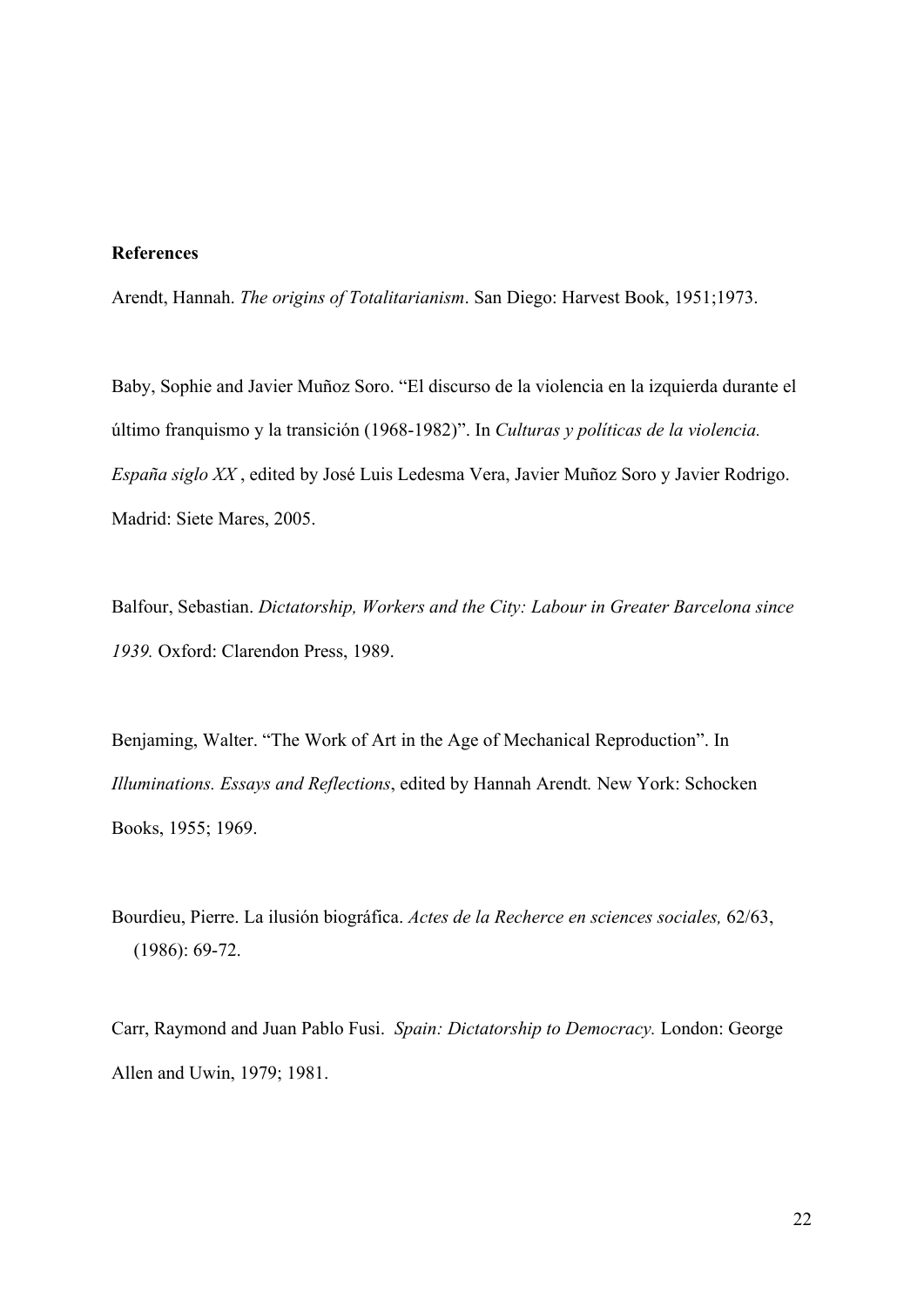Carr, Raymond. "The Spanish Transition to Democracy in Historical Perspective". In *The Democratic Transition and a New International Role*, edited by Robert P. Clar and Michael H. Haltzel. Cambridge: Ballinger Publishing Company, 1987.

Chandler, Sally. Oral History across Generations: Age, Generational Identity and Oral Testimony. *Oral History*. *33,* no.2, (2005): 48-56.

- Elias, Norbert. Problems of Involvement and Detachment. *The British Journal of Sociology,* 7, no.3 (1956): 226-252.
- Emparanza, Jose Luís Álvarez, Benito del Valle y Javier Imáz. *Porqué dejamos ETA*. *A la cúpula de ETA*. Bilbao: Archivo Fundación Sabino Arana, 1962.

Etxegarai, Fernando. (17/07/2014). Bilbao: Transcript of the interview (personal communication).

Euskadi Ta Askatasuna. Apuntes de un debate sobre el futuro de la lucha armada. *Kemen* (ETA-pm). Bilbao: 1976.

- Formas de coordinación entre la lucha armada y la lucha políticas. Kemen, 8 (ETA-pm). Bilbao: 1976.

- Documentos Y. 18 Vols. San Sebastián: Órdago, 1979-1981. Volumen 8.

- Gogoan Zaitugu. Zuzen (31). Bilbao: 1982.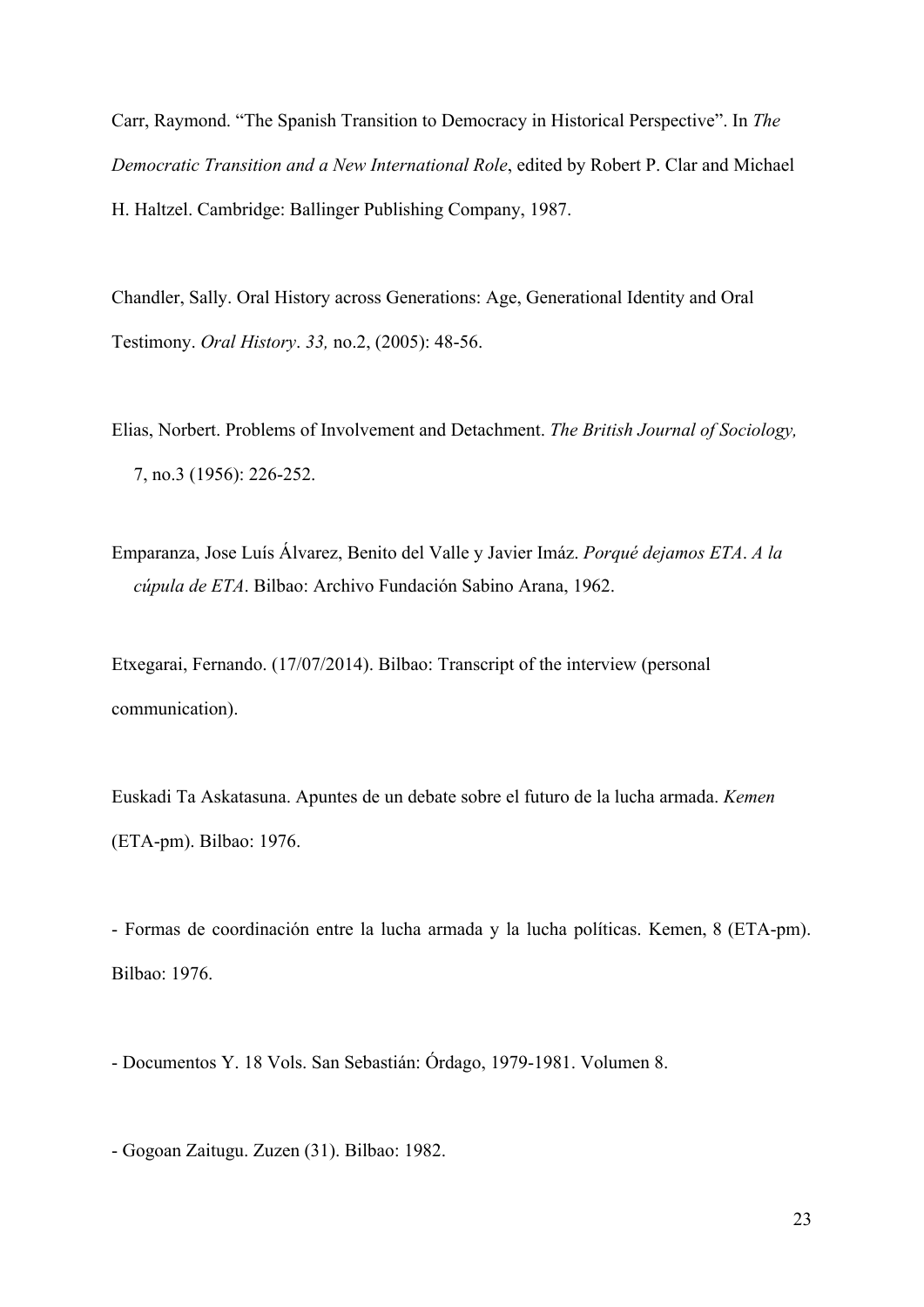Euskal Herriko Alveri Sozialista. *Asteroko*. Euskaldunak*.* Bilbao, 1976.

Fangen, Katrine. "On the Margins of Life: Life Stories of Radical Nationalists". *Acta Sociológica*, 42, (1999): 357-373.

Field, Sean. "Beyond 'Healing': Trauma, Oral History and Regeneration". *Oral History Society* 34, no.1, (2006): 31-42.

Graham, Helen. Helen Graham.mov. *Youtube.* Available from: [https://www.youtube.com/watch?v=3UcoZzWWQIk.](https://www.youtube.com/watch?v=3UcoZzWWQIk) Accessed 22 January 2010.

Halbwachs, Maurice. *The Collective Memory.* New York: Harper & Row, 1950;1980.

Hamilton, Carrie. *The Gender Politics of ETA and Radical Basque Nationalism (1959-1982).* PhD diss: Royal Holloway University of London, 1999.

López Romo, Raúl. *Informe Foronda. Los contextos históricos del terrorismo en el País Vasco y la consideración social de sus víctimas*. Vitoria: Universidad del País Vasco, 2014.

Moretti, Mario. *Brigadas Rojas, Entrevista con Carla Mosca y Rossana Rossanda.* Madrid: Akal, 2002; 2008.

Nahoum Grappe, Veronique. The Anthropology of Extreme Violence: The crime of Desecration. *Blackwell Publishers.* 54*,* no.174 (2002): 549-557.